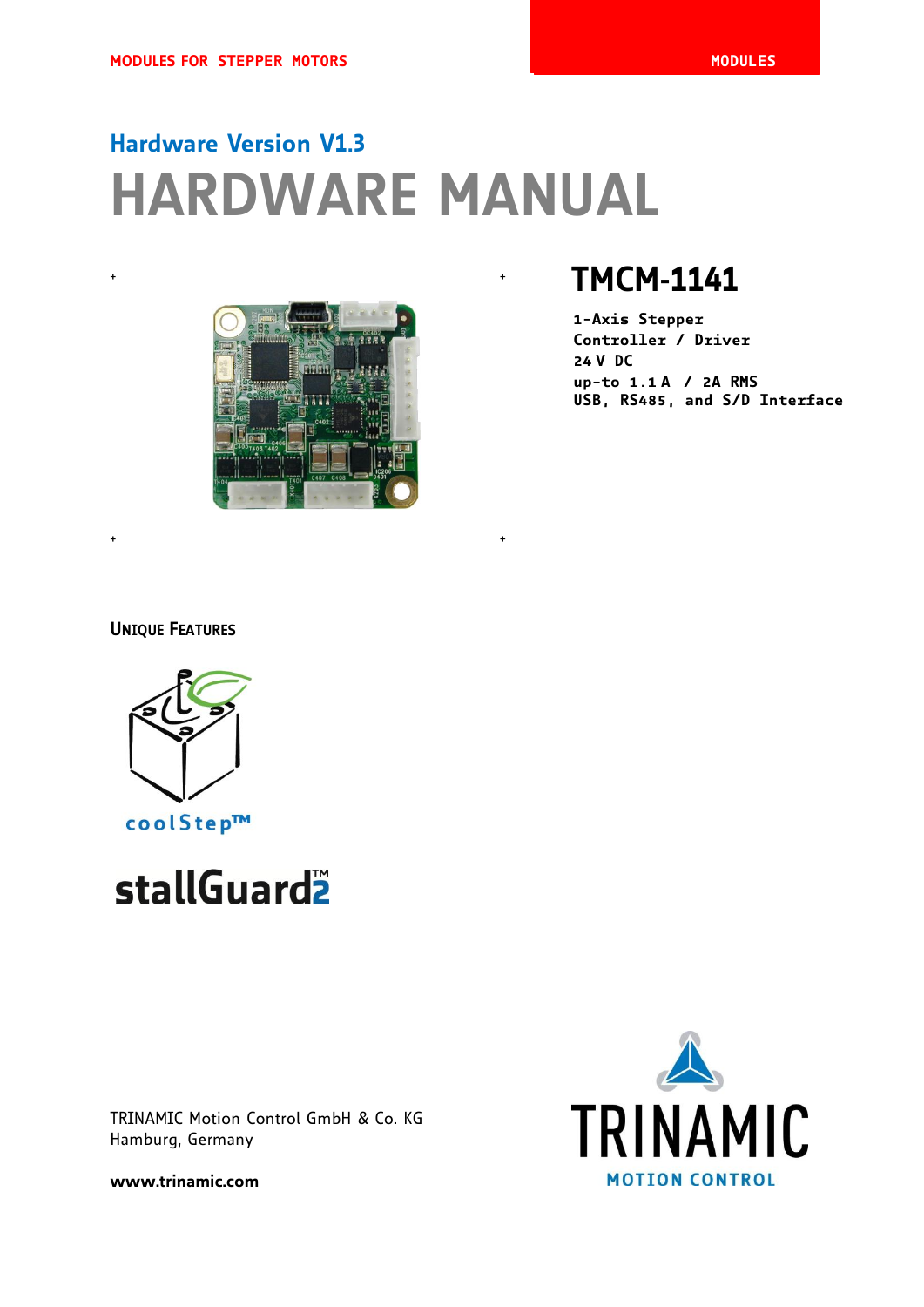## **Table of Contents**

| 2                                                                                     |  |
|---------------------------------------------------------------------------------------|--|
| 3                                                                                     |  |
| 31                                                                                    |  |
| 32                                                                                    |  |
| 321                                                                                   |  |
| 322                                                                                   |  |
| 323                                                                                   |  |
| 3.2.4                                                                                 |  |
| 3.2.5                                                                                 |  |
| 4                                                                                     |  |
| 5                                                                                     |  |
| 6                                                                                     |  |
| 7                                                                                     |  |
| 8                                                                                     |  |
| 9                                                                                     |  |
| Calculation: Velocity and Acceleration vs. Microstep and Fullstep Frequency 24<br>9.1 |  |
| 10                                                                                    |  |
| 11                                                                                    |  |
| 1111                                                                                  |  |
| 11.2                                                                                  |  |
|                                                                                       |  |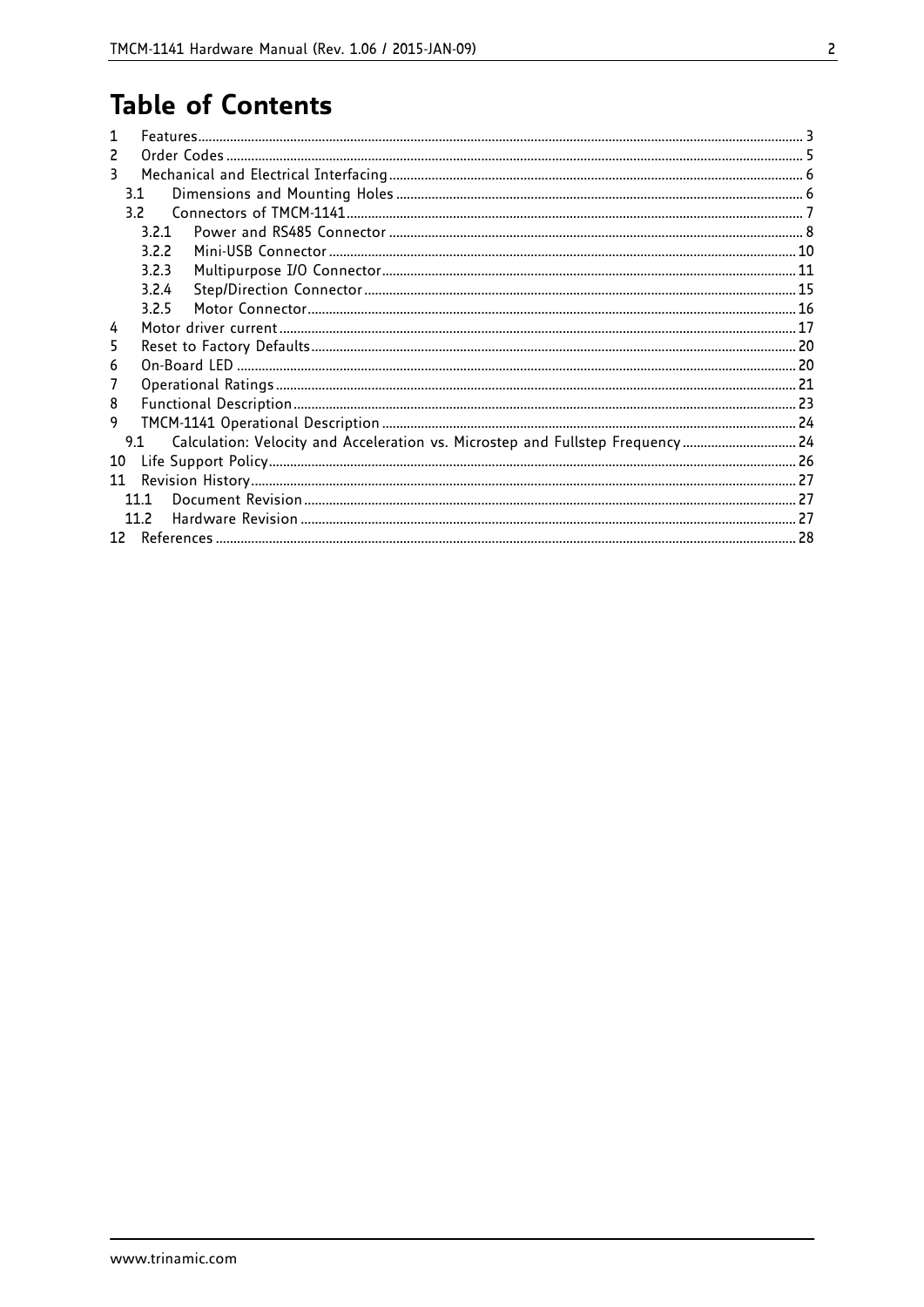## **1 Features**

The TMCM-1141 is a single axis controller/driver module for 2-phase bipolar stepper motors with state of the art feature set. It is highly integrated, offers a convenient handling and can be used in many decentralized applications. The module can be mounted on the back of NEMA 17 (42mm flange size) stepper motors and has been designed for coil currents up to 1.1 A RMS RMS (low current range, programmable) or 2A RMS (high current range, programmable, new additional range since hardware version 1.3) and 24V DC supply voltage. With its high energy efficiency from TRINAMIC's coolStep™ technology cost for power consumption is kept down. The TMCL™ firmware supports remote control (direct mode) and standalone operation (with TMCL program being executed on the TMCM-1141 itself).

## **MAIN CHARACTERISTICS**

### **Motion controller**

- Motion profile calculation in real-time
- On the fly alteration of motor parameters (e.g. position, velocity, acceleration)
- High performance microcontroller for overall system control and serial communication protocol handling

### **Bipolar stepper motor driver**

- Up to 256 microsteps per full step
- High-efficient operation, low power dissipation
- Dynamic current control
- Integrated protection
- stallGuard2 feature for stall detection
- coolStep feature for reduced power consumption and heat dissipation

### **Interfaces**

- RS485 2-wire communication interface
- USB full speed (12Mbit/s) device interface
- Step/Direction/Enable interface (optically isolated) for external control of driver circuit
- 4 multipurpose inputs:
	- 3x general-purpose digital inputs
		- (Alternate functions: STOP\_L / STOP\_R / HOME switch inputs)
		- 1x dedicated analog input
	- 2 general purpose outputs
	- 2x open-drain 100 mA max.

### **Software**

TMCL: standalone operation or remote controlled operation, program memory (non volatile) for up to 1024 TMCL commands, and PC-based application development software TMCL-IDE available for free.

### **Electrical and mechanical data**

- Supply voltage: +24 V DC nominal (9… 28 V DC)
- Motor current: up to 1.1 A RMS / 1.6 A peak (low current range, programmable) or 2A RMS / 2.8A peak (high current range, programmable, new additional range since hardware version 1.3)

### *Refer to separate TMCL Firmware Manual, too.*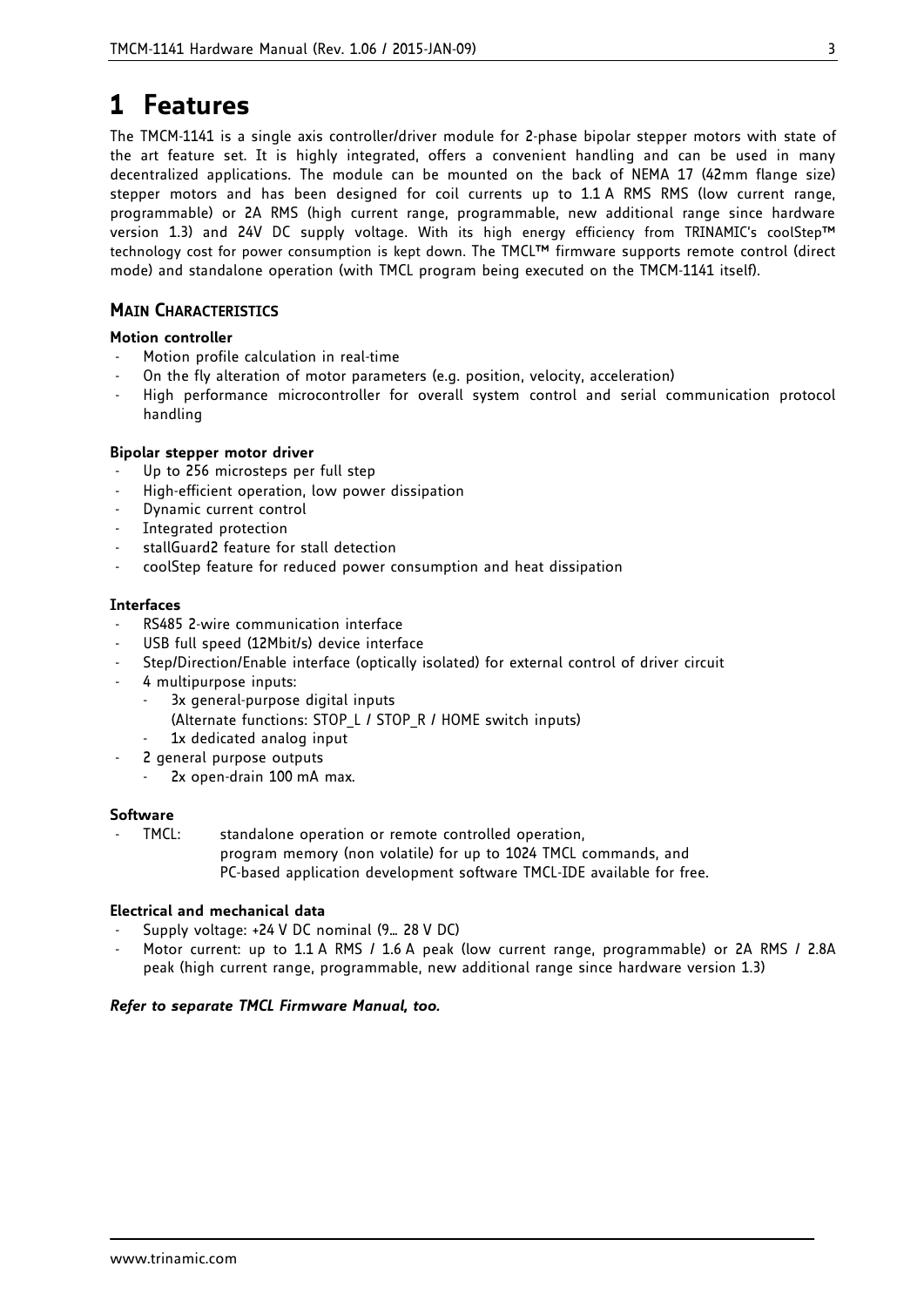#### **TRINAMICS UNIQUE FEATURES – EASY TO USE WITH TMCL**

**stallGuard2™** stallGuard2 is a high-precision sensorless load measurement using the back EMF on the coils. It can be used for stall detection as well as other uses at loads below those which stall the motor. The stallGuard2 measurement value changes linearly over a wide range of load, velocity, and current settings. At maximum motor load, the value goes to zero or near to zero. This is the most energy-efficient point of operation for the motor.



#### **Figure 1.1 stallGuard2 load measurement SG as a function of load**

**coolStep™** coolStep is a load-adaptive automatic current scaling based on the load measurement via stallGuard2 adapting the required current to the load. Energy consumption can be reduced by as much as 75%. coolStep allows substantial energy savings, especially for motors which see varying loads or operate at a high duty cycle. Because a stepper motor application needs to work with a torque reserve of 30% to 50%, even a constant-load application allows significant energy savings because coolStep automatically enables torque reserve when required. Reducing power consumption keeps the system cooler, increases motor life, and allows reducing cost.



**Figure 1.2 Energy efficiency example with coolStep**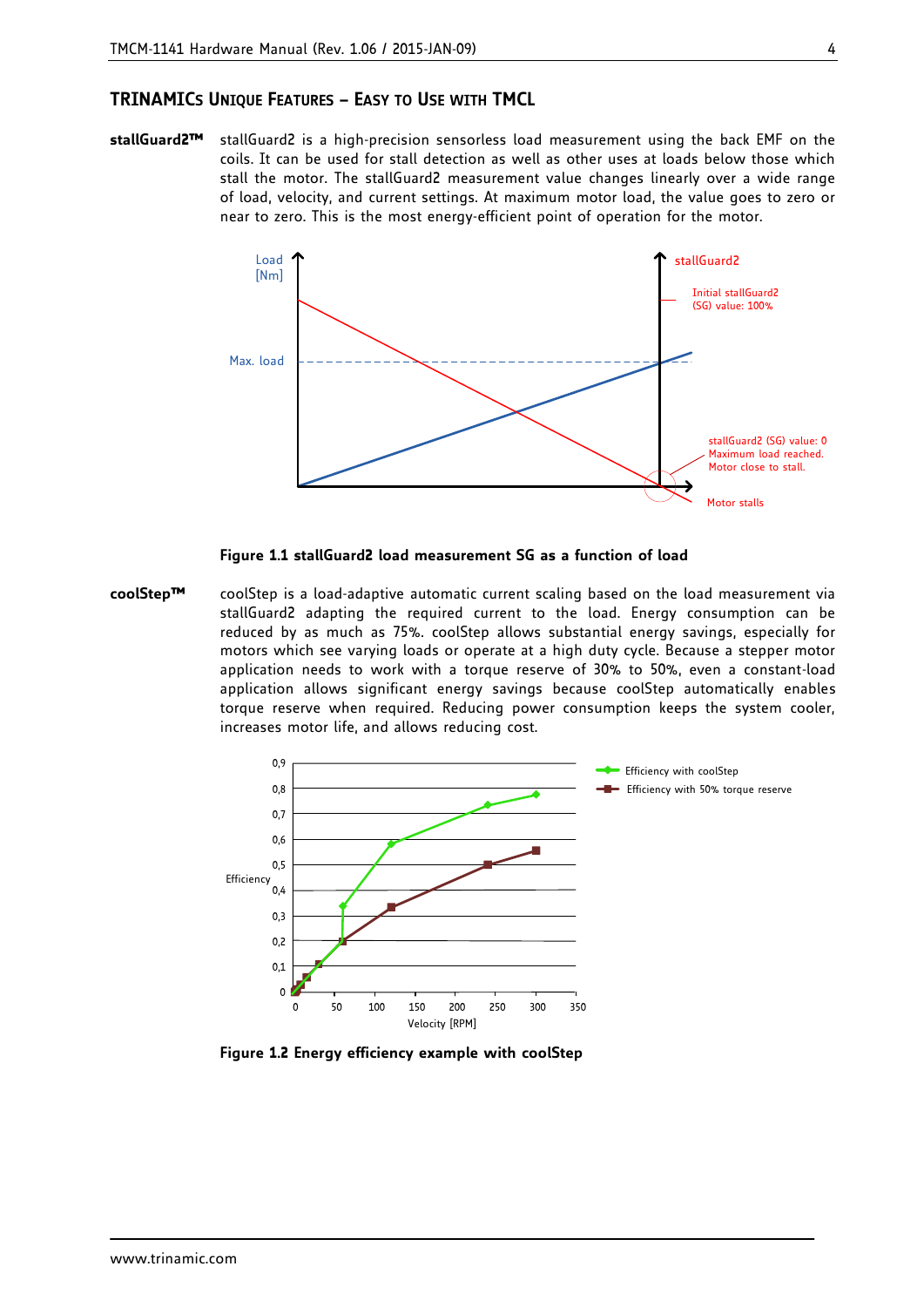## **2 Order Codes**

| Order code       | <b>Description</b>                                                                    | Size (mm <sup>3</sup> ) |
|------------------|---------------------------------------------------------------------------------------|-------------------------|
| TMCM-1141-option | Single axis bipolar stepper motor controller / driver electronics with 37 x 37 x 11.5 |                         |
|                  | coolStep feature                                                                      |                         |

### **Table 2.1 Order codes**

The following options are available:

| <b>Firmware option</b> | <i><b>Description</b></i>                | Order code example:   |
|------------------------|------------------------------------------|-----------------------|
| -TMCL                  | Module pre-programmed with TMCL firmware | <b>TMCM-1141-TMCL</b> |

### **Table 2.2 Firmware options**

A cable loom set is available for this module:

| Order code      | <b>Description</b>                                                       |  |  |  |
|-----------------|--------------------------------------------------------------------------|--|--|--|
| TMCM-1141-CABLE | Cable loom for TMCM-1141:                                                |  |  |  |
|                 | 1x cable loom for power and RS485 connector (length 200mm)               |  |  |  |
|                 | 1x cable loom for multi-purpose I/O connector (length 200mm)             |  |  |  |
|                 | 1x cable loom for S/D connector (length 200mm)                           |  |  |  |
|                 | 1x cable loom for motor connector (length 200mm)                         |  |  |  |
|                 | 1x USB type A connector to mini-USB type B connector cable (length 1.5m) |  |  |  |

### **Table 2.3 Cable loom order codes**

*Please note that the TMCM-1141 is available with NEMA17 stepper motors, too. Refer to the PD-1141 documents for more information about these products.*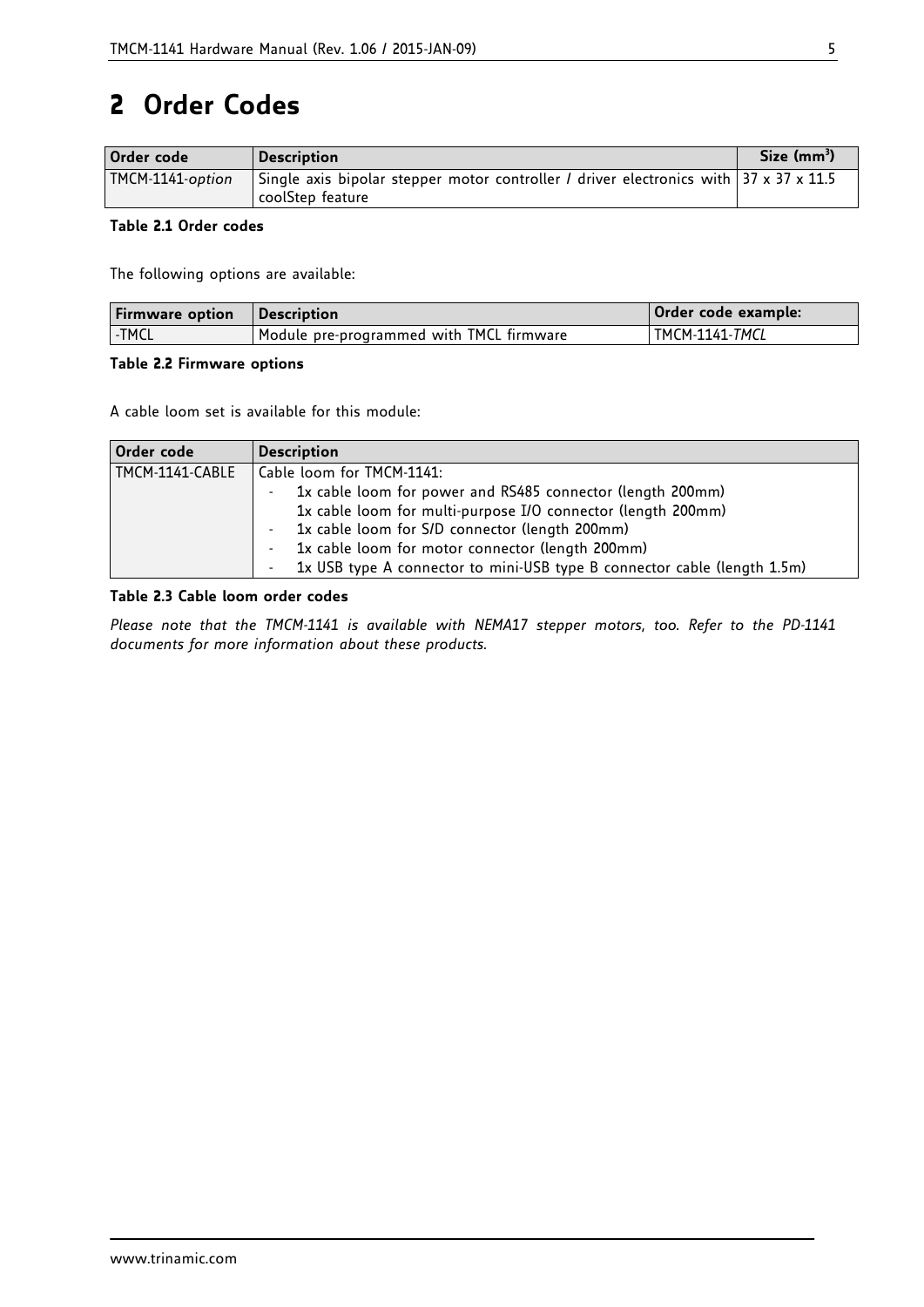## **3 Mechanical and Electrical Interfacing**

## **3.1 Dimensions and Mounting Holes**

The dimensions of the controller/driver board are approx. 37 mm x 37 mm x 11.5 mm in order to fit on the back of a 42 mm stepper motor. Maximum component height (height above PCB level) without mating connectors is around 8mm above PCB level and 2 mm below PCB level. There are two mounting holes for M3 screws for mounting to a NEMA17 stepper motor.



**Figure 3.1 Dimensions of TMCM-1141 and position of mounting holes**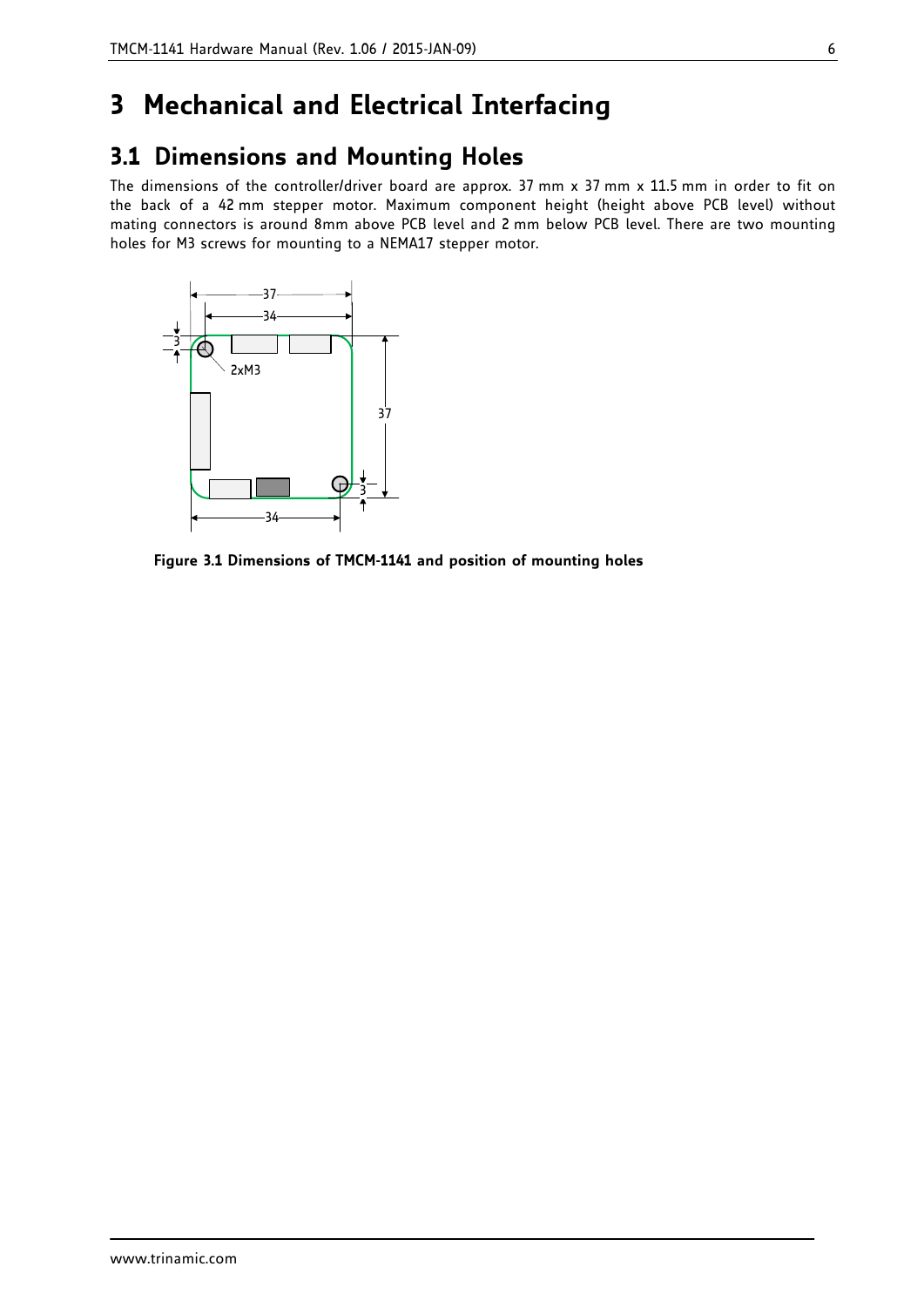## **3.2 Connectors of TMCM-1141**

The TMCM-1141 controller/driver board offers five connectors including the motor connector which is used for attaching the motor coils to the electronics. Further, there is a connector for power and for the RS485 interface. The USB interface and the step/direction interface have their own connectors. The 8pin multipurpose I/O connector offers four multipurpose inputs and two general purpose outputs.



**Figure 3.2 Overview connectors**

| Label                     | <b>Connector type</b>                 | <b>Mating connector type</b>                                             |
|---------------------------|---------------------------------------|--------------------------------------------------------------------------|
|                           |                                       | Connector housing CVIlux: CI01055000-A<br>Contacts CVIlux: CI01T011PE0-A |
| Power and                 | CI0105P1VK0-LF                        | or                                                                       |
| <b>RS485</b><br>Connector | CVIlux CI01 series, 5 pins, 2mm pitch | Connector housing JST: PHR-5<br>Contacts JST: SPH-002T-P0.5S             |
|                           |                                       | Wire: $0.22$ mm <sup>2</sup>                                             |
|                           |                                       | Connector housing CVIlux: CI01085000-A<br>Contacts CVIlux: CI01T011PE0-A |
| Multi-purpose             | CI0108P1VK0-LF                        | or                                                                       |
| <b>I/O Connector</b>      | CVIlux CI01 series, 8 pins, 2mm pitch | Connector housing JST: PHR-8<br>Contacts JST: SPH-002T-P0.5S             |
|                           |                                       | Wire: $0.22$ mm <sup>2</sup>                                             |
|                           |                                       | Connector housing CVIlux: CI01045000-A<br>Contacts CVIlux: CI01T011PE0-A |
| Step/Direction            | CI0104P1VK0-LF                        | or                                                                       |
| Connector                 | CVIlux CI01 series, 4 pins, 2mm pitch | Connector housing JST: PHR-4<br>Contacts JST: SPH-002T-P0.5S             |
|                           |                                       | Wire: $0.22$ mm <sup>2</sup>                                             |
|                           |                                       | Connector housing CVIlux: CI01045000-A<br>Contacts CVIlux: CI01T011PE0-A |
| Motor<br>Connector        | CI0104P1VK0-LF                        | or                                                                       |
|                           | CVIlux CI01 series, 4 pins, 2mm pitch | Connector housing JST: PHR-4<br>Contacts JST: SPH-002T-P0.5S             |
|                           |                                       | Wire: $0.22$ mm <sup>2</sup>                                             |
| Mini-USB                  | Molex 500075-1517                     | Any standard mini-USB plug                                               |
| Connector                 | Mini USB Type B vertical receptacle   |                                                                          |

#### **Table 3.1 Connectors and mating connectors, contacts and applicable wire**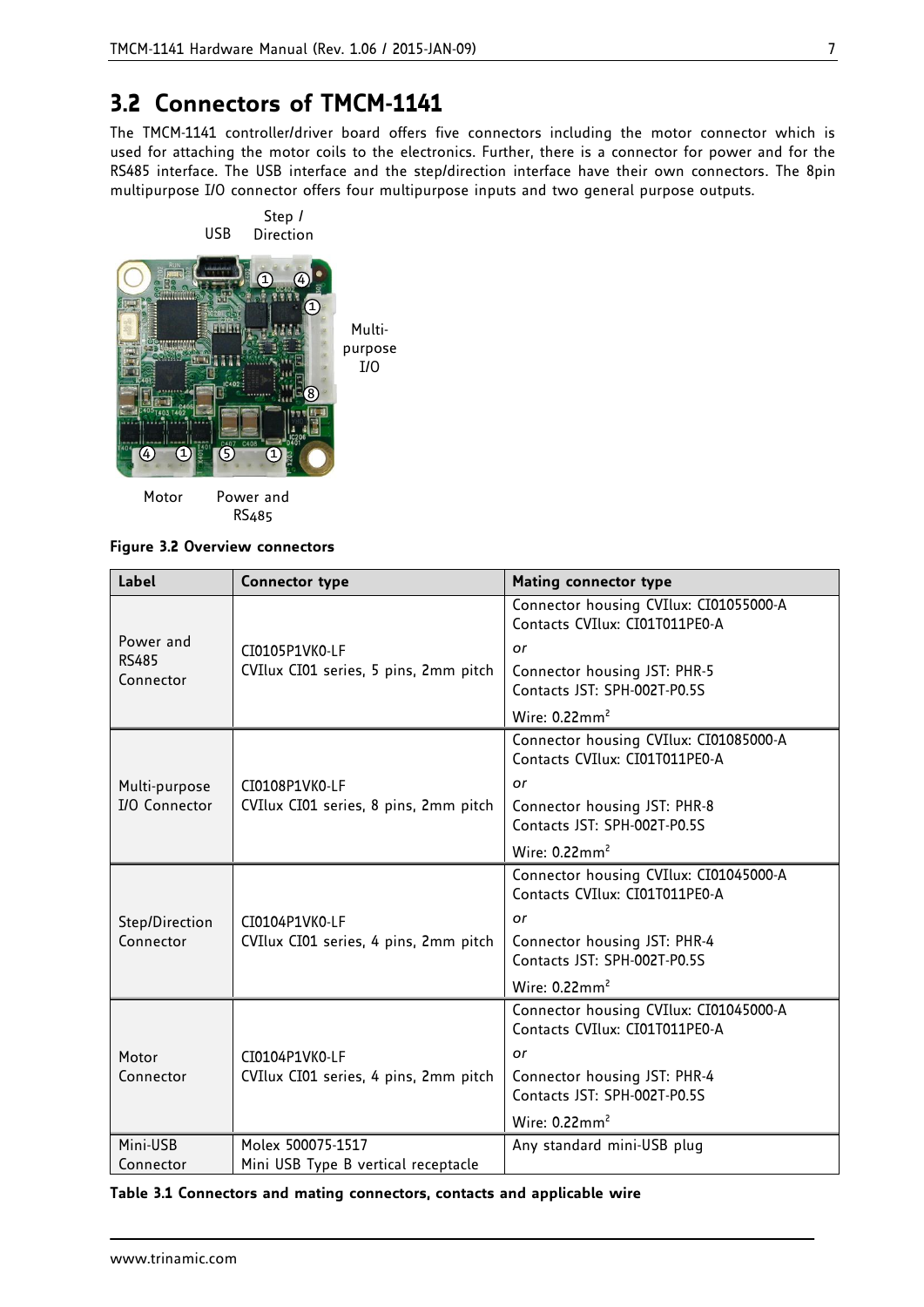## **3.2.1 Power and RS485 Connector**

A 5pin single row connector is used for power supply and RS485 serial communication.

|                 | Pin | Label      | <b>Direction</b> | <b>Description</b>                            |
|-----------------|-----|------------|------------------|-----------------------------------------------|
|                 |     | GND        | Power (GND)      | System and signal ground                      |
| ⑤<br>Ð<br>35500 |     | <b>VDD</b> | Power (Supply)   | VDD (+9 V +28 V)                              |
|                 |     | GND        | Power (GND)      | System and signal ground                      |
|                 |     | RS485+     | Bidirectional    | RS485 interface, diff. signal (non-inverting) |
|                 |     | RS485-     | Bidirectional    | RS485 interface, diff. signal (inverting)     |

**Table 3.2 Connector for power supply and RS485**

## **3.2.1.1 Power Supply**

For proper operation care has to be taken with regard to power supply concept and design. Due to space restrictions the TMCM-1141 includes about 40µF/35V of supply filter capacitors. These are ceramic capacitors which have been selected for high reliability and long life time. The module includes a 24V suppressor diode for over-voltage protection.

### **CAUTION!**

| Add external power supply capacitors!                                                                                                                                                                                                                                                                                                                                                                                                      |
|--------------------------------------------------------------------------------------------------------------------------------------------------------------------------------------------------------------------------------------------------------------------------------------------------------------------------------------------------------------------------------------------------------------------------------------------|
| It is recommended to connect an electrolytic capacitor of significant size (e.g. 1000µF/35V)<br>to the power supply lines next to the TMCM-1141 especially if the distance to the power<br>supply is large (i.e. more than 2-3m)! In larger systems a zener diode circuitry might be<br>required in order to limit the maximum voltage when the motor is operated at high<br>velocities.                                                   |
| Rule of thumb for size of electrolytic capacitor: $c = 1000 \frac{\mu F}{\Delta} \times I_{\text{SUPPLY}}$                                                                                                                                                                                                                                                                                                                                 |
| In addition to power stabilization (buffer) and filtering this added capacitor will also<br>reduce any voltage spikes which might otherwise occur from a combination of high<br>inductance power supply wires and the ceramic capacitors. In addition it will limit slew-<br>rate of power supply voltage at the module. The low ESR of ceramic-only filter capacitors<br>may cause stability problems with some switching power supplies. |
| Keep the power supply voltage below the upper limit of 28V!<br>Otherwise the driver electronics will seriously be damaged! Especially, when the selected<br>operating voltage is near the upper limit a regulated power supply is highly<br>recommended. Please see also chapter 7 (operating values).                                                                                                                                     |
| There is no reverse polarity protection!                                                                                                                                                                                                                                                                                                                                                                                                   |
| The module will short any reversed supply voltage due to internal diodes of the driver<br>transistors.                                                                                                                                                                                                                                                                                                                                     |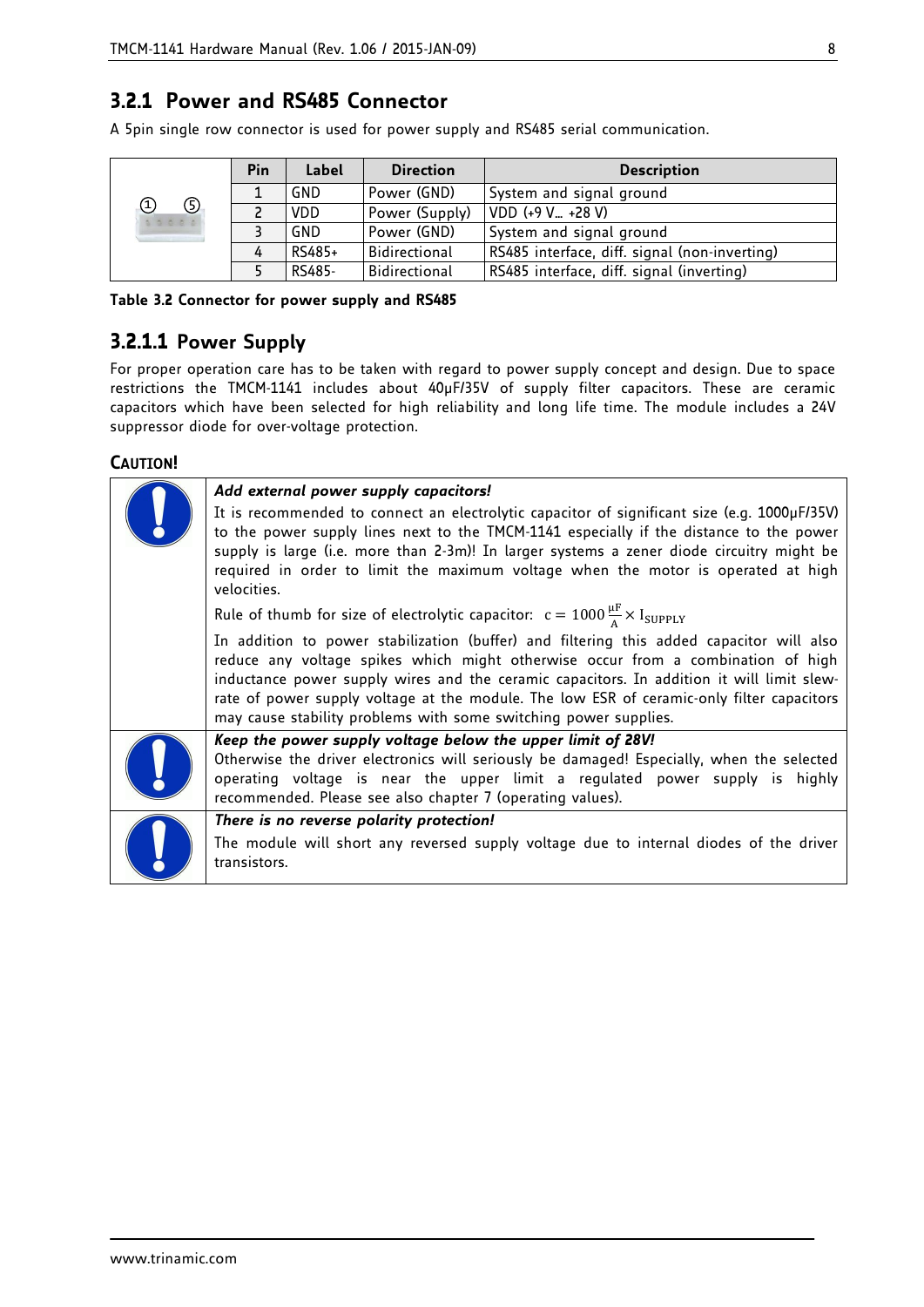## **3.2.1.2 RS485**

For remote control and communication with a host system the TMCM-1141 provides a two wire RS485 bus interface. For proper operation the following items should be taken into account when setting up an RS485 network:

1. *BUS STRUCTURE*:

The network topology should follow a bus structure as closely as possible. That is, the connection between each node and the bus itself should be as short as possible. Basically, it should be short compared to the length of the bus.



#### **Figure 3.3: Bus structure**

2. *BUS TERMINATION*:

Especially for longer busses and/or multiple nodes connected to the bus and/or high communication speeds, the bus should be properly terminated at both ends. The TMCM-1141 does not integrate any termination resistor. Therefore, 120 Ohm termination resistors at both ends of the bus have to be added externally.

3. *NUMBER OF NODES*:

The RS485 electrical interface standard (EIA-485) allows up to 32 nodes to be connected to a single bus. The bus transceivers used on the TMCM-1141 units (hardware V1.2: SN65HVD3082ED, since hardware V1.3: SN65HVD1781D) have a significantly reduced bus load and allow a maximum of 255 units to be connected to a single RS485 bus using TMCL firmware. *Please note: usually it cannot be expected to get reliable communication with the maximum number of nodes connected to one bus and maximum supported communication speed at the same time. Instead, a compromise has to be found between bus cable length, communication speed and number of nodes.*

#### *4. COMMUNICATION SPEED:*

The maximum RS485 communication speed supported by the TMCM-1141 is 115200 bit/s for hardware version 1.2 and 1Mbit/s for hardware version 1.3. Factory default is 9600 bit/s. *Please see separate TMCM-1141 TMCL firmware manual for information regarding other possible communication speeds.*

#### 5. *NO FLOATING BUS LINES:*

Avoid floating bus lines while neither the host/master nor one of the slaves along the bus line is transmitting data (all bus nodes switched to receive mode). Floating bus lines may lead to communication errors. In order to ensure valid signals on the bus it is recommended to use a resistor network connecting both bus lines to well defined logic levels.

There are actually two options which can be recommended:

Add resistor (Bias) network on **one** side of the bus, only (120R termination resistor still at **both** ends):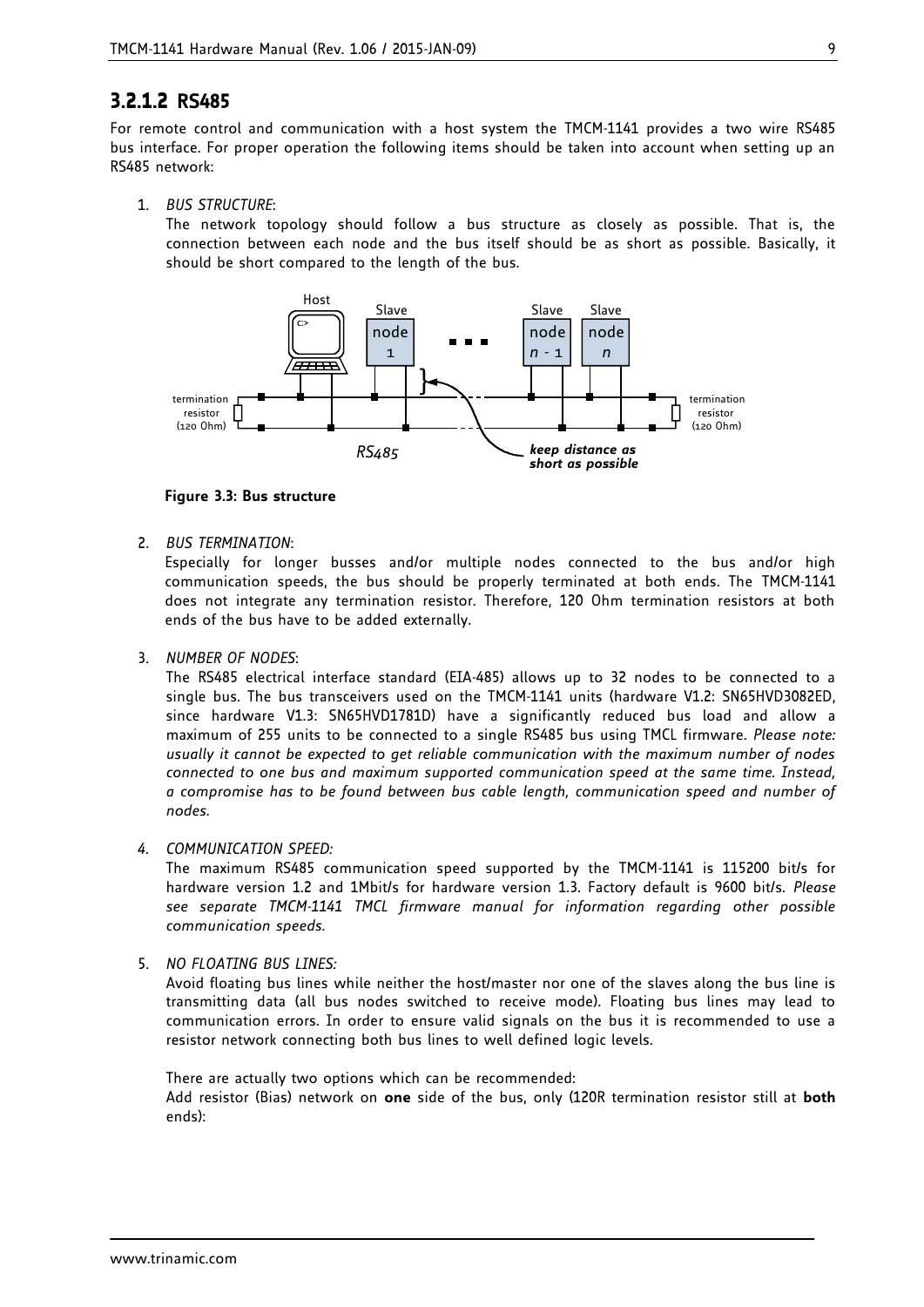

**Figure 3.4: Bus lines with resistor (Bias) network on one side, only**

Or add resistor (Bias) network at **both** ends of the bus (like Profibus™ termination):



**Figure 3.5: Bus lines with resistor (Bias) network at both ends**

## **3.2.2 Mini-USB Connector**

A 5pin mini-USB connector is available on-board for serial communication (as alternative to the RS485 interface). This module supports USB 2.0 Full-Speed (12Mbit/s) connections.

|            | Pin | Label | <b>Direction</b> | <b>Description</b>                    |
|------------|-----|-------|------------------|---------------------------------------|
|            |     | VBUS  | Power            | +5V supply from host                  |
|            |     |       | (supply input)   |                                       |
| ,<br>-6-0. |     | D-    | Bidirectional    | USB Data -                            |
|            |     | D+    | Bidirectional    | USB Data +                            |
|            | 4   | ID    | Power (GND)      | Connected to signal and system ground |
|            |     | GND   | Power (GND)      | Connected to signal and system ground |



For remote control and communication with a host system the TMCM-1141 provides a USB 2.0 full-speed (12Mbit/s) device interface (mini-USB connector). As soon as a USB host is connected the module will accept commands via USB.

### **USB BUS POWERED OPERATION MODE**

The TMCM-1141 supports both, USB self powered operation (when an external power is supplied via the power supply connector) and USB bus powered operation, (no external power supply via power supply connector).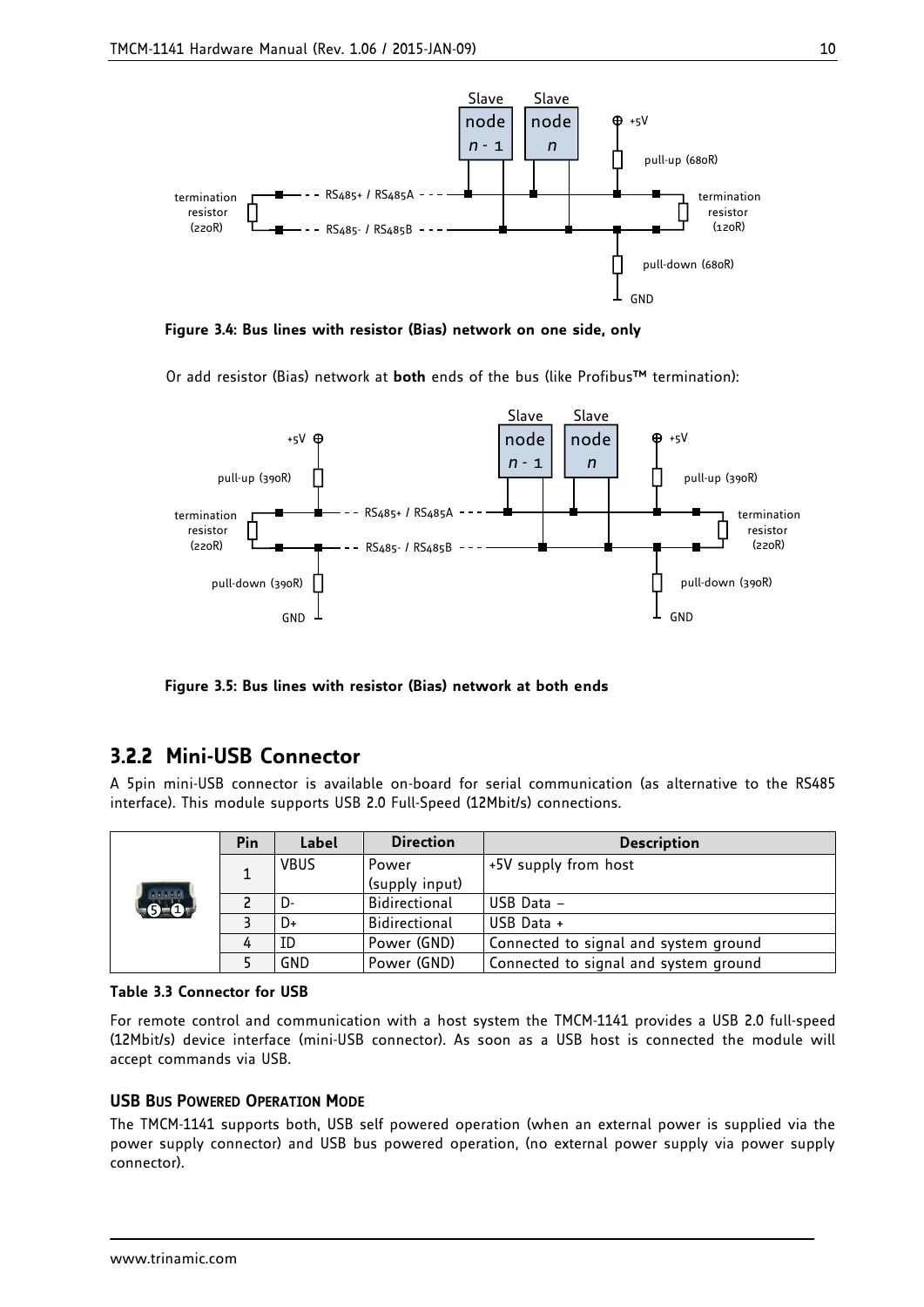During USB bus powered operation the on-board digital core logic will be powered, only. The digital core logic consists of the microcontroller itself and also the EEPROM. The *USB bus powered operation mode* has been implemented to enable configuration, parameter settings, read-outs, firmware updates, etc. by just connecting an USB cable between module and host PC. No additional cabling or external devices (e.g. power supply) are required.

Please note that the module might draw current from the USB +5V bus supply even in USB self powered operation depending on the voltage level of this supply.

Motor movements are not possible during USB bus powered operation! Apply power to the power connector (USB self powered operation) in order to be able to move the motor.

## **3.2.3 Multipurpose I/O Connector**

An 8pin 2mm pitch single row connector is available for all multipurpose inputs and outputs.

|                                             | Pin | Label            | <b>Direction</b> | <b>Description</b>                                                                              |
|---------------------------------------------|-----|------------------|------------------|-------------------------------------------------------------------------------------------------|
|                                             | 1   | GND              | Power (GND)      | System and signal ground                                                                        |
|                                             | 2   | <b>VDD</b>       | Power (Supply)   | VDD, connected to VDD pin of the power and<br>RS485 connector                                   |
|                                             | 3   | OUT 0            | Output           | Open-drain output (max. 100 mA)<br>Integrated freewheeling diode to VDD                         |
| $\circledR$<br>$\circled{1}$<br>4 6 6 5 6 5 | 4   | OUT <sub>1</sub> | Output           | Open-drain output (max. 100 mA)<br>Integrated freewheeling diode to VDD                         |
|                                             | 5   | IN <sub>0</sub>  | Input            | Dedicated analog input,<br>Input voltage range: 0 +10V<br>Resolution: 12bit (0 4095)            |
|                                             | 6   | IN <sub>1</sub>  | Input            | General purpose digital input (+24 V compatible)<br>Alternate function: left stop switch input  |
|                                             | 7   | IN <sub>2</sub>  | Input            | General purpose digital input (+24 V compatible)<br>Alternate function: right stop switch input |
|                                             | 8   | $IN_3$           | Input            | General purpose digital input (+24 V compatible)<br>Alternate function: home switch input       |

**Table 3.4 Multipurpose I/O connector**

*Note*:

- All inputs have resistor based voltage input dividers with protection diodes. These resistors also ensure a valid GND level when left unconnected.
- For all digital inputs (IN\_1, IN\_2, IN\_3) a 1k pull-up resistor to +5V can be activated. In this case these inputs have a default (unconnected) logic level of 1 and an external switch to GND can be connected. This might be especially interesting in case these inputs are used as STOP\_L / STOP\_R and HOME switch inputs (alternate function).

## **3.2.3.1 Digital Inputs IN\_1, IN\_2, IN\_3**

The eight pin connector of the TMCM-1141 provides three multipurpose digital inputs IN\_1, IN\_2 and IN 3. All three inputs accept up to +24V (nom.) input signals and offer the same input circuit with voltage resistor dividers, limiting diodes against over- and under-voltage and programmable 2k2 pull-up resistors. The pull-ups can be switched on or off for all three inputs at once in software.

*With TMCL firmware command SIO 0, 0, 0 will switch-off the pull-ups and command SIO 0, 0, 1 will switch them on (see separate TMCL firmware manual, command SIO for more detailed information).*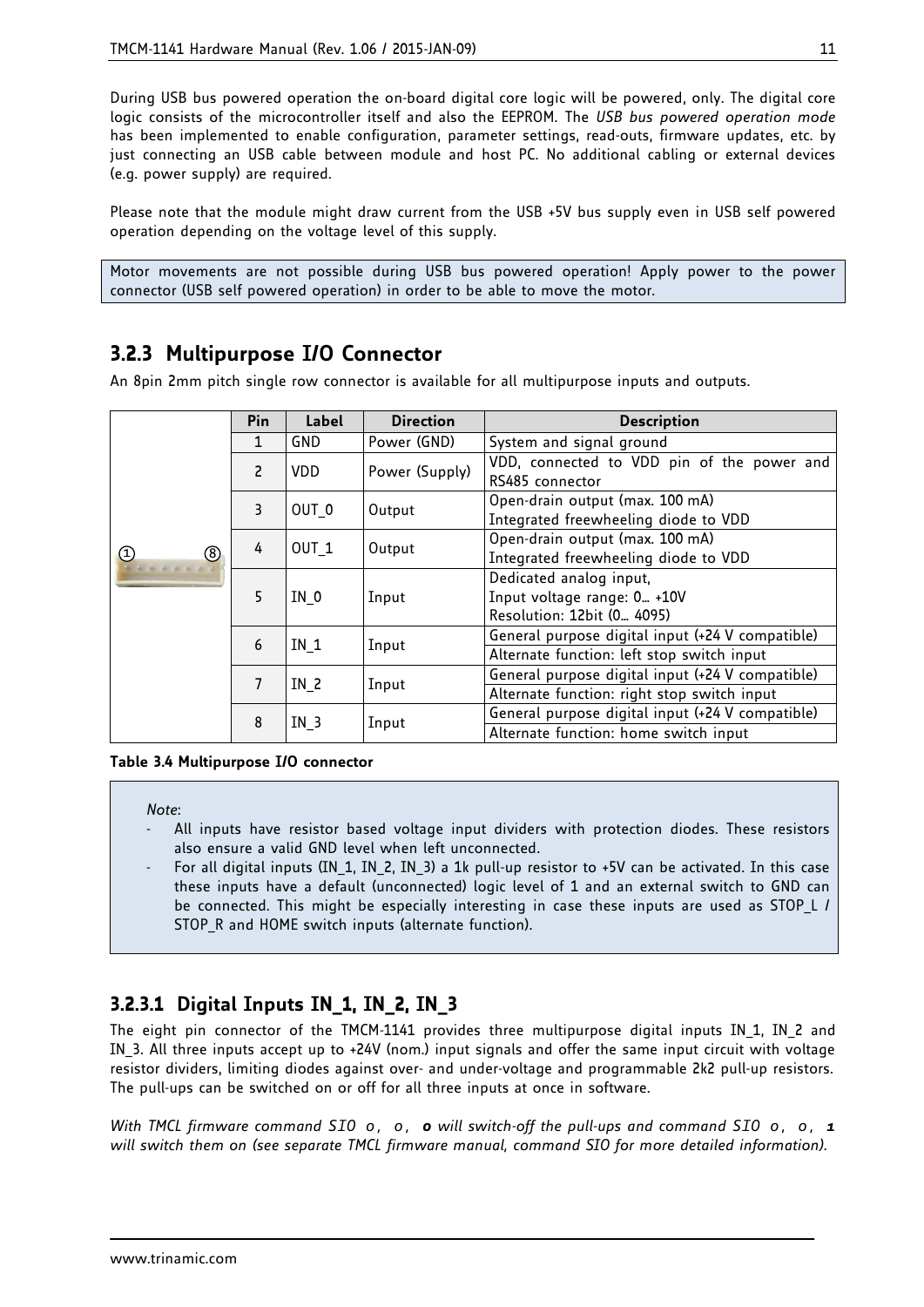

**Figure 3.6 General purpose inputs (simplified input circuit)**

The three digital inputs have alternate functionality depending on configuration in software. The following functions are available:

| Label<br>(pin) | <b>Default function</b>                                               | <b>Alternate function 1</b>                              |
|----------------|-----------------------------------------------------------------------|----------------------------------------------------------|
| IN $1(6)$      | General purpose digital input                                         | STOP L - left stop switch input                          |
|                |                                                                       | connected to processor and TMC429 REF<br>input           |
|                | TMCL: GIO 1, 0 // get digital                                         | (supporting left stop functionality in hardware)         |
|                | value of input IN_1                                                   |                                                          |
|                |                                                                       | TMCL: GAP 11, 0 // get digital value of STOP L input     |
| IN $2(7)$      | General purpose digital input                                         | STOP R - right stop switch input                         |
|                |                                                                       | connected to processor and TMC429 REF<br>input           |
|                | TMCL: $GIO$ 2, 0 $\text{/}\text{/}\text{/}\text{/}\text{get digital}$ | (supporting right stop switch functionality in hardware) |
|                | value of input IN 2                                                   |                                                          |
|                |                                                                       | TMCL: GAP 10, 0 // get digital value of STOP R input     |
| IN $3(8)$      | General purpose digital input                                         | HOME - home switch input                                 |
|                |                                                                       | (connected to processor)                                 |
|                | TMCL: $GIO$ 3, 0 // get digital                                       |                                                          |
|                | value of input IN 3                                                   | TMCL: GAP 9, 0 // get digital value of HOME input        |

#### **Table 3.5 Multipurpose inputs / alternate functions**

All three digital inputs are connected to the on-board processor and can be used as general purpose digital inputs.

In order to use IN\_1 and IN\_2 as STOP\_L and STOP\_R inputs, this function has to be enabled explicitly in software (factory default: switched off). With TMCL firmware the stop switch functionality can be enabled using SAP 12, 0, 0 (STOP\_R / right limit switch) and SAP 13, 0, 0 (STOP\_L / left limit switch). As the names already indicate: the status of the left limit switch (STOP L) will be significant during motor left turns and the status of the right limit switch during motor right turns (positive direction), only. Reading out input values using the GAP commands as listed in the table above is possible at any time. Please see separate TMCL firmware manual for additional information.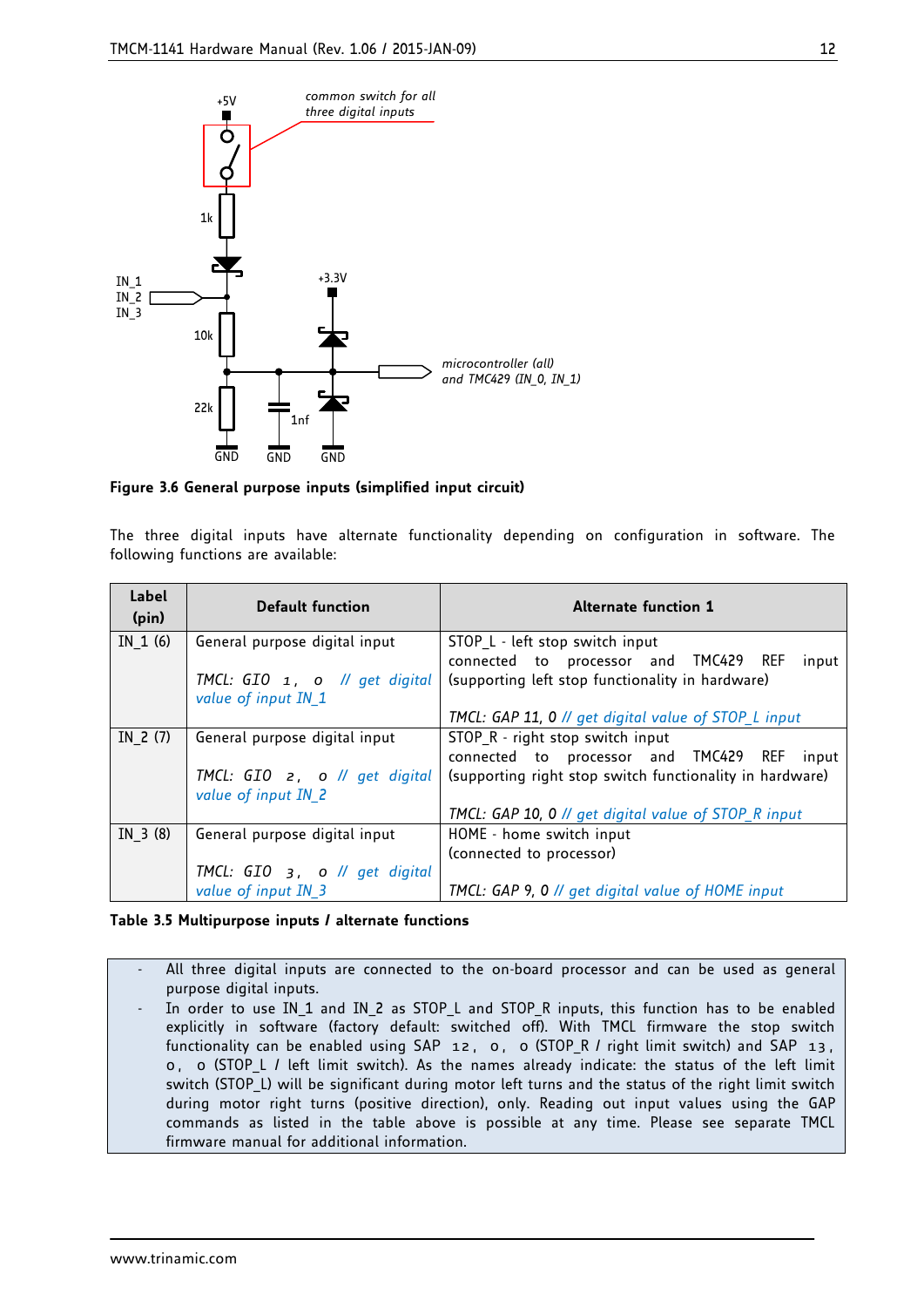## **3.2.3.2 Analog Input IN\_0**

The eight pin connector of the TMCM-1141 provides one dedicated analog input IN\_0.

This dedicated analog input offers a full scale input range of 0… +10V (0..+10.56V nom.) with a resolution of the internal analog-to-digital converter of the microcontroller of 12 bit (0… 4095).

The input is protected against higher voltages up-to +24 V using voltage resistor dividers together with limiting diodes against voltages below 0 V (GND) and above +3.3 V DC (see figure below).



**Figure 3.7 General purpose inputs (simplified input circuit)**

*With TMCL firmware the analog value of this input may be read using command GIO 0, 1. The command will return the raw value of the 12bit analog-to-digital converter between 0 .. 4095. It is also possible to read the digital value of this input using TMCL command GIO 0, 0. The trip point (between 0 and 1) will be at approx. +5V input voltage (half the analog input range).*

## **3.2.3.3 Outputs OUT\_0, OUT\_1**

The eight pin connector of the TMCM-1141 offers two general purpose outputs OUT 0 and OUT 1. These two outputs are open-drain outputs and can sink up to 100 mA each. The outputs of the N-channel MOSFET transistors are connected to freewheeling diodes each for protection against voltage spikes especially from inductive loads (relais etc.) above supply voltage (see figure below).

OUT 0 and OUT 1 should not be connected to any voltage above supply voltage of the module due to the internal freewheeling diodes.



<span id="page-12-0"></span>**Figure 3.8 General purpose outputs**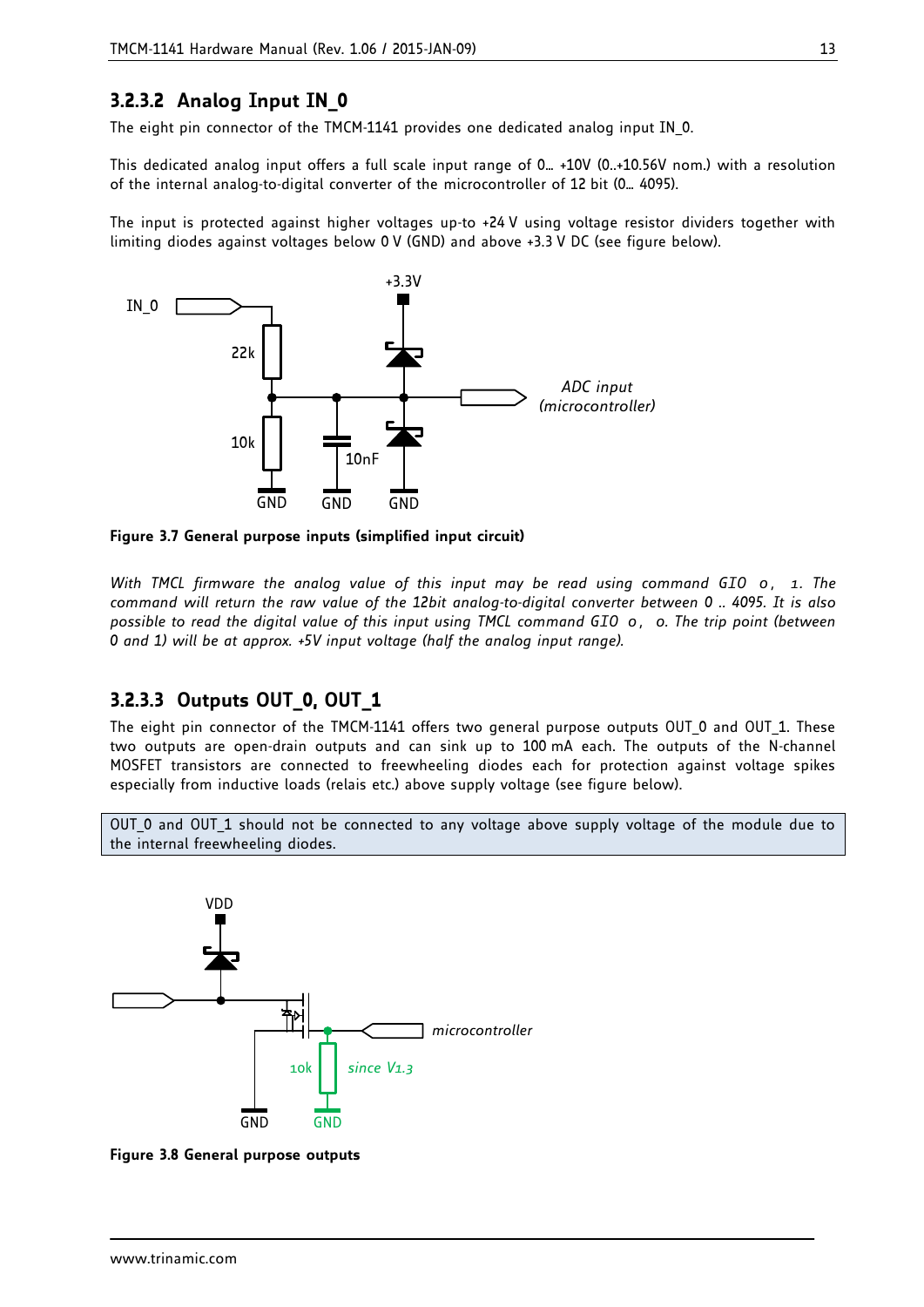Since hardware version 1.3 the gate inputs of the MOSFETs are pulled-low during power-up and while the processor is still in reset / output pins not initialized. This way, the outputs will not briefly switch on at power-up.

*With TMCL firmware OUT\_0 can be switched on (OUT\_0 pulled low) using command SIO 0, 2, 1 and off again (OUT\_0 floating) using command SIO 0, 2, 0. Quite similar OUT\_1 can be switched on (OUT\_1 pulled low) using command SIO 1, 2, 1 and off again (OUT\_1 floating) using command SIO 1, 2, 0. Factory default setting for both outputs is off (floating). In case a floating output is not desired in the application an external resistor to e.g. supply voltage may be added.*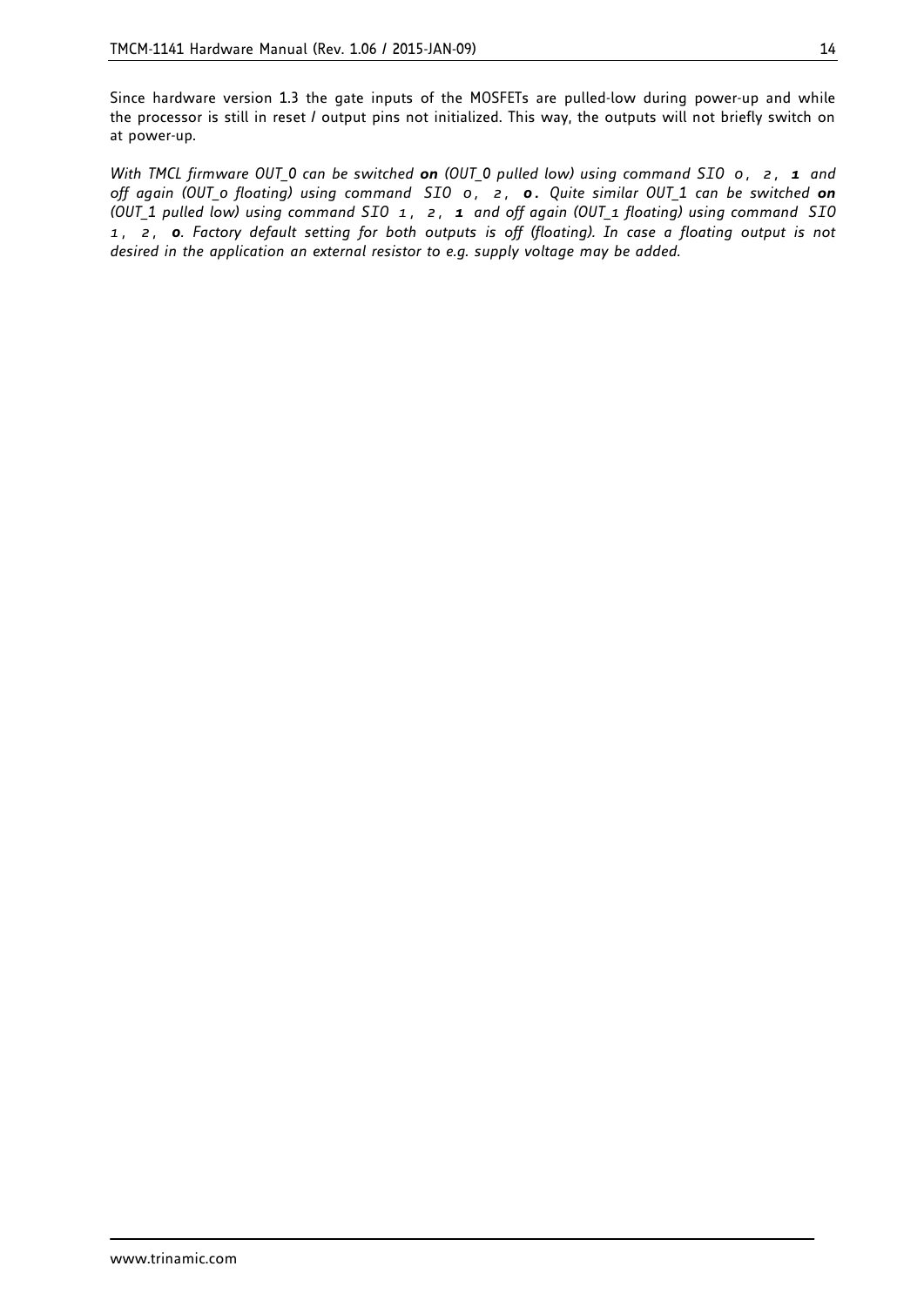## **3.2.4 Step/Direction Connector**

A 4pin 2mm pitch single row connector is available for the Step/Dir interface. This interface can be used for connecting an external motion controller to the on-board driver stage instead of the integrated motion controller.

All three Step/Dir/Enable signals are optically isolated. Therefore, an additional supply input (COMMON) is available which has to be connected to a supply voltage between +5 V and +24 V for proper operation.

|                                       | Pin | Label            | <b>Direction</b>        | <b>Description</b>                                                                                                     |
|---------------------------------------|-----|------------------|-------------------------|------------------------------------------------------------------------------------------------------------------------|
| $\circledast$<br>(1)<br>$c$ 0 $c$ $c$ | 1   | COMMON           | Power<br>(Supply input) | Power supply input for the three Step / Direction<br>/ Enable signals. Accepts voltages between +5V<br>and $+24V$ nom. |
|                                       |     | /ENABLE          | Input                   | Enable input<br>(function depends on firmware)                                                                         |
|                                       |     | <b>STEP</b>      | Input                   | Step pulse input<br>(connected to step input of TMC262 driver IC)                                                      |
|                                       | 4   | <b>DIRECTION</b> | Input                   | Direction input<br>(connected to direction input of TMC262 driver IC)                                                  |

#### **Table 3.6: Step/Direction connector**

## **3.2.4.1 Step / Direction / Enable inputs**

The inputs Step / Direction / Enable are electrically (optically) isolated from the power supply and all other signals of the TMCM-1141 module. These inputs have one common reference input COMMON (see [Figure 3.\)](#page-12-0). The COMMON input should be connected to a positive supply voltage between +5V and +24V. Step / Direction / Enable signals might be driven either by open-collector / open-drain outputs or by push-pull outputs. In case of push-pull outputs the COMMON supply voltage should be equal / similar to the high signal voltage level of the push-pull drivers (otherwise the LEDs will not be turned off during signal high-level). There is no need to add external resistors in line with the "Enable", "Step" or "Direction" inputs. The internal current sources (Figure 3.8) will adjust the current through the LEDs of the optical isolation to approx. 8mA for signal input voltages between nom. +5V and +24V.



**Figure 3.9 Step/Dir/Enable inputs**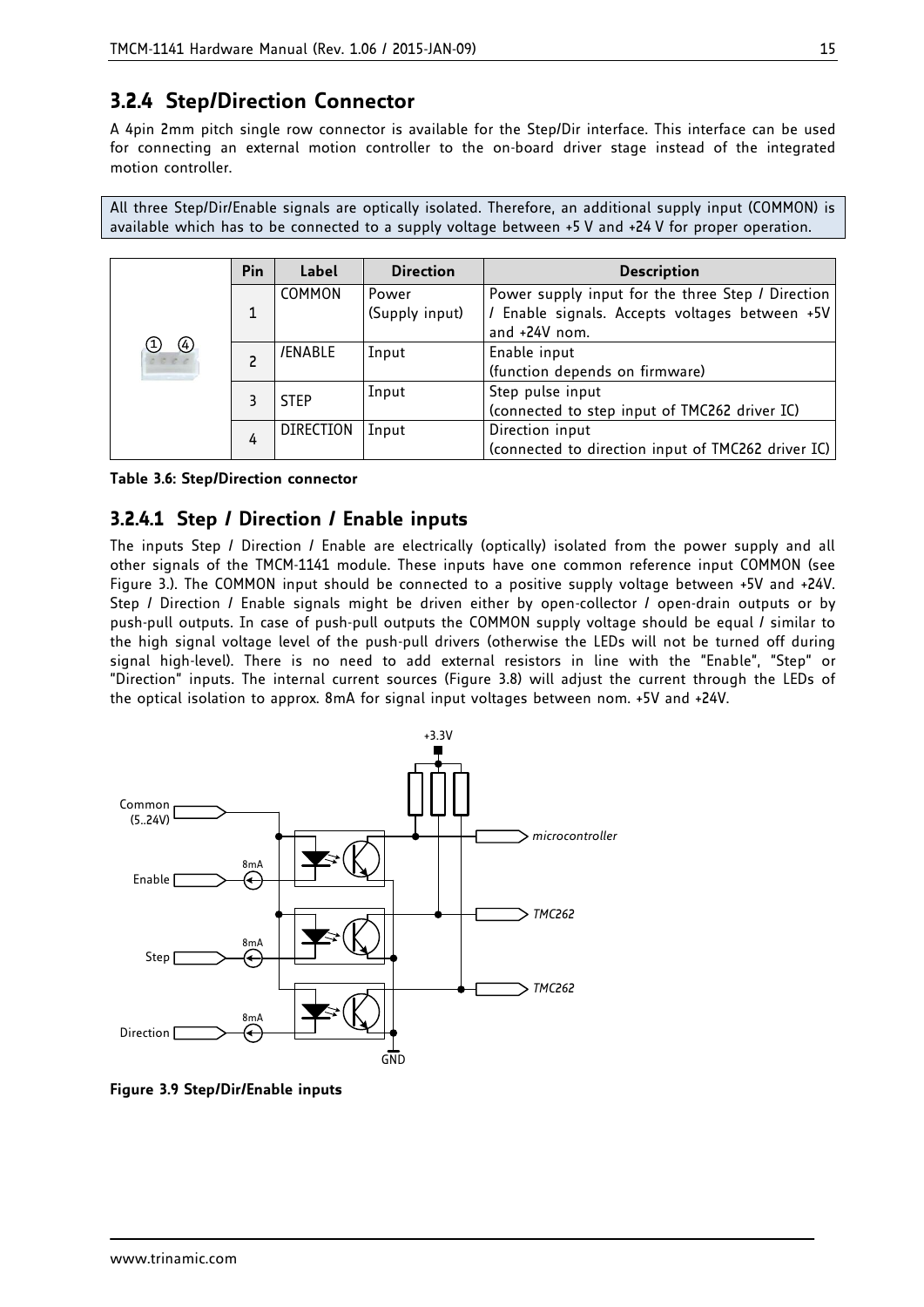## **3.2.5 Motor Connector**

As motor connector a 4pin 2mm pitch single row connector is available. The motor connector is used for connecting the four motor wires of the two motor coils of the bipolar stepper motor to the electronics.

|               | Pin | Label           | <b>Direction</b> | <b>Description</b>    |
|---------------|-----|-----------------|------------------|-----------------------|
| $\circledast$ |     | OB <sub>2</sub> | Output           | Pin 2 of motor coil B |
| $c \circ c$   |     | OB1             | Output           | Pin 1 of motor coil B |
|               |     | OA2             | Output           | Pin 2 of motor coil A |
|               |     | 0A1             | Output           | Pin 1 of motor coil A |

**Table 3.7 Motor connector**

| Do not connect or disconnect motor during operation!                                                                                                                                                                                                                                                                                 |
|--------------------------------------------------------------------------------------------------------------------------------------------------------------------------------------------------------------------------------------------------------------------------------------------------------------------------------------|
| Motor cable and motor inductivity might lead to voltage spikes when the motor is<br>disconnected / connected while energized. These voltage spikes might exceed voltage<br>limits of the driver MOSFETs and might permanently damage them. Therefore, always<br>disconnect power supply before connecting / disconnecting the motor. |
| For hardware version 1.3: please note the additional high current range for motor<br>currents up-to 2A RMS!                                                                                                                                                                                                                          |
| Setting motor current too high might lead to excessive power dissipation inside the<br>motor, overheating and even permanent damage of the motor. Therefore, make sure the<br>motor current is properly set. Also with hardware version 1.3 the low current range is<br>set as default.                                              |

| <b>TMCM-1141</b>    |              | QS4218 Motor |                    | green              |
|---------------------|--------------|--------------|--------------------|--------------------|
| Motor connector pin | Cable color  | Coil         | <b>Description</b> | M<br>A             |
|                     | Red          | B            | Motor coil B pin 1 | black              |
| ר                   | Blue         | B-           | Motor coil B pin 2 |                    |
| 3                   | Green        | А-           | Motor coil A pin 2 | $\Omega$           |
| 4                   | <b>Black</b> | А            | Motor coil A pin 1 | <b>Ted</b><br>blue |
|                     |              |              |                    |                    |
|                     |              |              |                    |                    |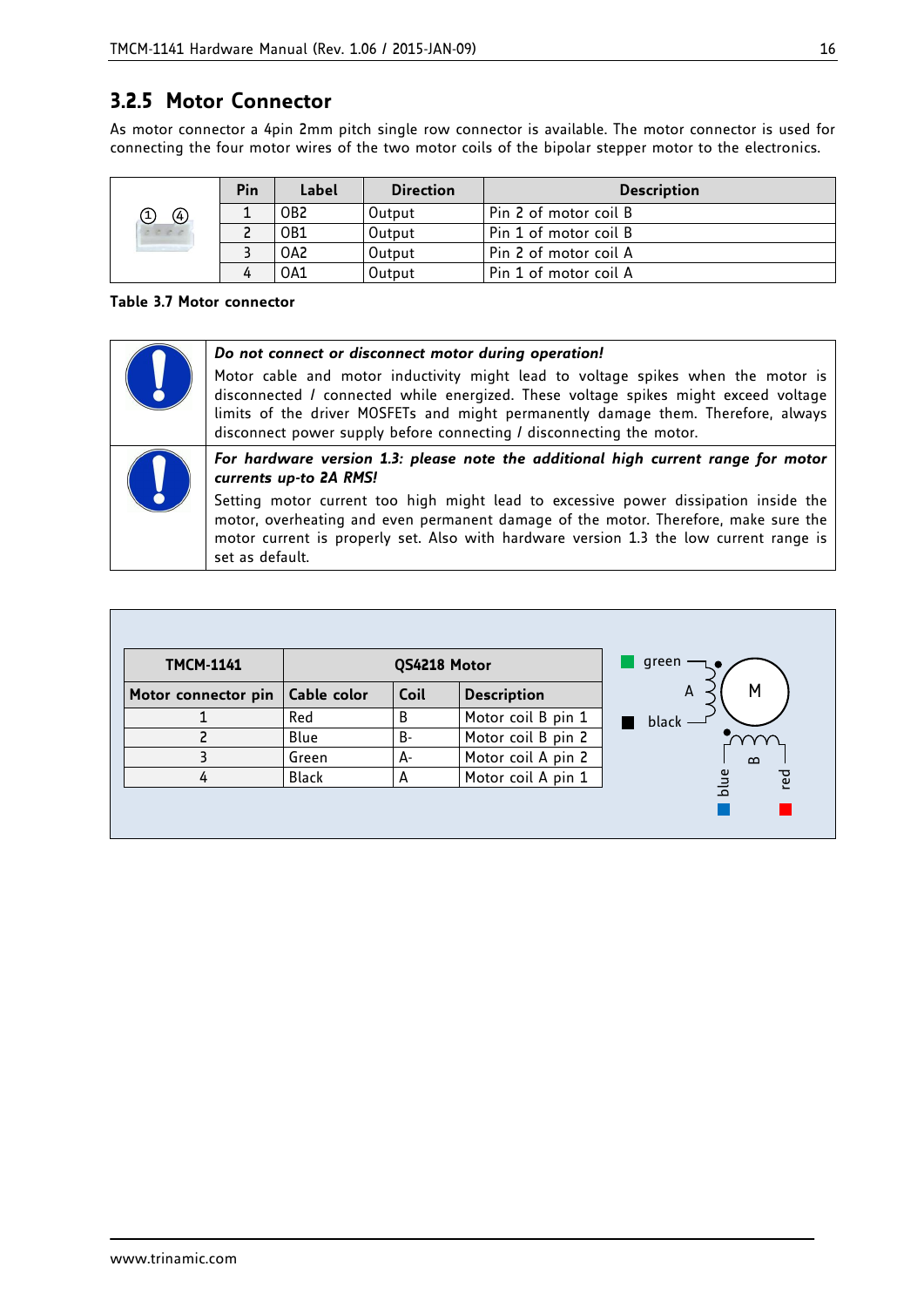## **4 Motor driver current**

The on-board stepper motor driver operates current controlled. The driver current may be programmed in software in two ranges (low current range up-to 1.1A RMS and high current range up-to 2A RMS) with 32 effective scaling steps in hardware for each range.

*Please note: the high current range is available with hardware revision V1.3, only and should not be activated / used with hardware revision V1.2! The high current range should not be used with motor currents above 2A RMS – this will violate specification of the module - please note limitations at the end of this chapter!*

*Explanation of different columns in table below:*

*Motor current setting in software (TMCL)* These are the values for TMCL axis parameter 6 (motor run current) and 7 (motor standby current). They are used to set the run / standby current using the following TMCL commands: SAP 6, 0, <value> // set run current SAP 7, 0, <value> // set standby current (read-out value with GAP instead of SAP. Please see separate TMCM-1141 firmware manual for further information) *Range setting in software (TMCL)* This is the value for TMCL axis parameter 179 (Vsense). This value defines the current range. This value can be set using the following TMCL command: SAP 179, 0, <value>  $// = 0$  high current range  $// = 1$  low current range For <value> either 0 (high current range) or 1 (low current range) is supported (see table) since hardware revision V1.3. For hardware revision V1.2 this parameter should not be changed to any value other than "1" (low current range). (read-out value with GAP instead of SAP. Please see separate TMCM-1141 firmware manual for further information) *Motor current*  Resulting motor current based on range and motor current setting

*IRMS [A]*

| Motor current<br>setting in<br>software (TMCL) | Range setting<br>in software<br>(TMCL) | Current<br>scaling step<br>(CS) | <b>Motor</b><br>current<br>$\mathbf{I}_{\text{COL PEAK}}$ [A] | <b>Motor</b><br>current<br>$\mathbf{I}_{\texttt{COL RMS}}$ [A] |
|------------------------------------------------|----------------------------------------|---------------------------------|---------------------------------------------------------------|----------------------------------------------------------------|
| 0.7                                            |                                        | 0                               | 0.052                                                         | 0.036                                                          |
| 8.15                                           |                                        | 1                               | 0.103                                                         | 0.073                                                          |
| 16.23                                          |                                        | 2                               | 0.155                                                         | 0.109                                                          |
| 24.31                                          | 1                                      | 3                               | 0.206                                                         | 0.146                                                          |
| 32.39                                          | 1                                      | 4                               | 0.258                                                         | 0.182                                                          |
| 40.47                                          |                                        | 5                               | 0.309                                                         | 0.219                                                          |
| 48.55                                          | 1                                      | 6                               | 0.361                                                         | 0.255                                                          |
| 5663                                           |                                        |                                 | 0.413                                                         | 0.292                                                          |
| 64.71                                          |                                        | 8                               | 0.464                                                         | 0.328                                                          |
| 7279                                           | 1                                      | 9                               | 0.516                                                         | 0.365                                                          |
| 8087                                           |                                        | 10                              | 0.567                                                         | 0.401                                                          |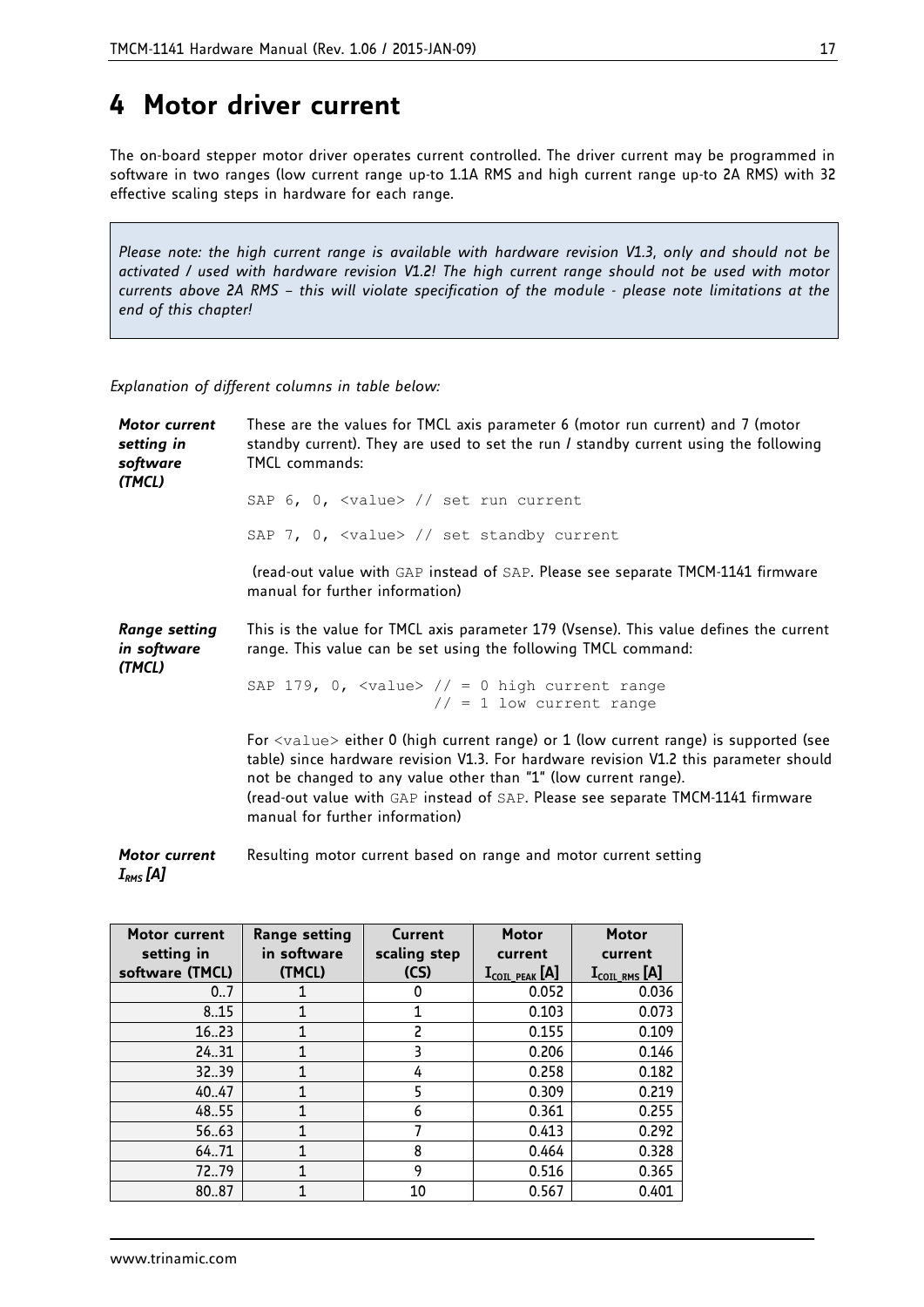| Motor current   | <b>Range setting</b><br>Current |                     | <b>Motor</b>                                 | <b>Motor</b>            |
|-----------------|---------------------------------|---------------------|----------------------------------------------|-------------------------|
| setting in      | in software                     |                     | current                                      | current                 |
| software (TMCL) | (TMCL)                          | (CS)                | $\mathbf{I}_{\text{COL}$ peak $[\mathsf{A}]$ | $I_{\text{COL RMS}}[A]$ |
| 88.95           | $\mathbf{1}$                    | 11                  | 0.619                                        | 0.438                   |
| 96.103          | $\overline{1}$                  | 12                  | 0.670                                        | 0.474                   |
| 104.111         | $\overline{1}$                  | 13                  | 0.722                                        | 0.510                   |
| 112119          | $\overline{1}$                  | 14                  | 0.773                                        | 0.547                   |
| 120127          | $\overline{1}$                  | 15                  | 0.825                                        | 0.583                   |
| 128.135         | $\overline{1}$                  | 16                  | 0.877                                        | 0.620                   |
| 136143          | $\overline{1}$                  | 17                  | 0.928                                        | 0.656                   |
| 144.151         | $\overline{1}$                  | 18                  | 0.980                                        | 0.693                   |
| 152159          | $\overline{1}$                  | 19                  | 1.031                                        | 0.729                   |
| 160167          | $\mathbf{1}$                    | 20                  | 1.083                                        | 0.766                   |
| 168.175         | $\overline{1}$                  | 21                  | 1.134                                        | 0.802                   |
| 176.183         | $\mathbf{1}$                    | 22                  | 1.186                                        | 0.839                   |
| 184.191         | $\overline{1}$                  | 23                  | 1.238                                        | 0.875                   |
| 192199          | $\mathbf{1}$                    | 24                  | 1.289                                        | 0.912                   |
| 200207          | $\overline{1}$                  | 25                  | 1.341                                        | 0.948                   |
| 208.215         | $\overline{1}$                  | 26                  | 1.392                                        | 0.984                   |
| 216.223         | $\overline{1}$                  | 27                  | 1.444                                        | 1.021                   |
| 224.231         | $\overline{1}$                  | 28                  | 1.495                                        | 1.057                   |
| 232.239         | $\overline{1}$                  | 29                  | 1.547                                        | 1.094                   |
| 240.247         | $\overline{1}$                  | 30                  | 1.598                                        | 1.130                   |
| 248.255         | $\mathbf{1}$                    | 31                  | 1.650                                        | 1.167                   |
| 0.7             | $\mathsf 0$                     | 0                   | 0.095                                        | 0.067                   |
| 8.15            | 0                               | $\mathbf{1}$        | 0.191                                        | 0,135                   |
| 1623            | 0                               | $\overline{c}$      | 0.286                                        | 0.202                   |
| 24.31           | 0                               | 3                   | 0.381                                        | 0.270                   |
| 32.39           | $\mathbf 0$                     | $\overline{4}$      | 0.477                                        | 0.337                   |
| 40.47           | 0                               | 5<br>$\overline{6}$ | 0.572                                        | 0.404                   |
| 48.55<br>5663   | 0<br>$\mathsf 0$                | 7                   | 0.667                                        | 0.472                   |
| 64.71           | $\mathbf 0$                     | 8                   | 0.763<br>0.858                               | 0.539<br>0.607          |
| 7279            | 0                               | 9                   | 0.953                                        | 0.674                   |
| 8087            | 0                               | 10                  | 1.048                                        | 0.741                   |
| 88.95           | 0                               | 11                  | 1.144                                        | 0.809                   |
| 96103           | 0                               | 12                  | 1.239                                        | 0.876                   |
| 104.111         | 0                               | 13                  | 1.334                                        | 0.944                   |
| 112119          | 0                               | 14                  | 1.430                                        | 1.011                   |
| 120.127         | 0                               | 15                  | 1.525                                        | 1.078                   |
| 128.135         | 0                               | 16                  | 1.620                                        | 1.146                   |
| 136.143         | 0                               | 17                  | 1.716                                        | 1.213                   |
| 144151          | 0                               | 18                  | 1.811                                        | 1.281                   |
| 152159          | $\mathsf 0$                     | 19                  | 1.906                                        | 1.348                   |
| 160.167         | 0                               | 20                  | 2.002                                        | 1.415                   |
| 168.175         | 0                               | 21                  | 2.097                                        | 1.483                   |
| 176.183         | $\mathsf 0$                     | 22                  | 2.192                                        | 1.550                   |
| 184.191         | $\mathbf 0$                     | 23                  | 2.288                                        | 1.618                   |
| 192199          | 0                               | 24                  | 2.383                                        | 1.685                   |
| 200207          | 0                               | 25                  | 2.478                                        | 1.752                   |
| 208.215         | 0                               | 26                  | 2.573                                        | 1.820                   |
| 216.223         | 0                               | 27                  | 2.669                                        | 1.887                   |
| 224.231         | 0                               | 28                  | 2.764                                        | 1.954                   |
| 232239          | 0                               | 29                  | 2.859                                        | 2.022                   |
| 240.247         | $\overline{0}$                  | 30                  | 2.955                                        | 2.089                   |
| 248.255         | $\mathbf 0$                     | 31                  | 3.050                                        | 2.157                   |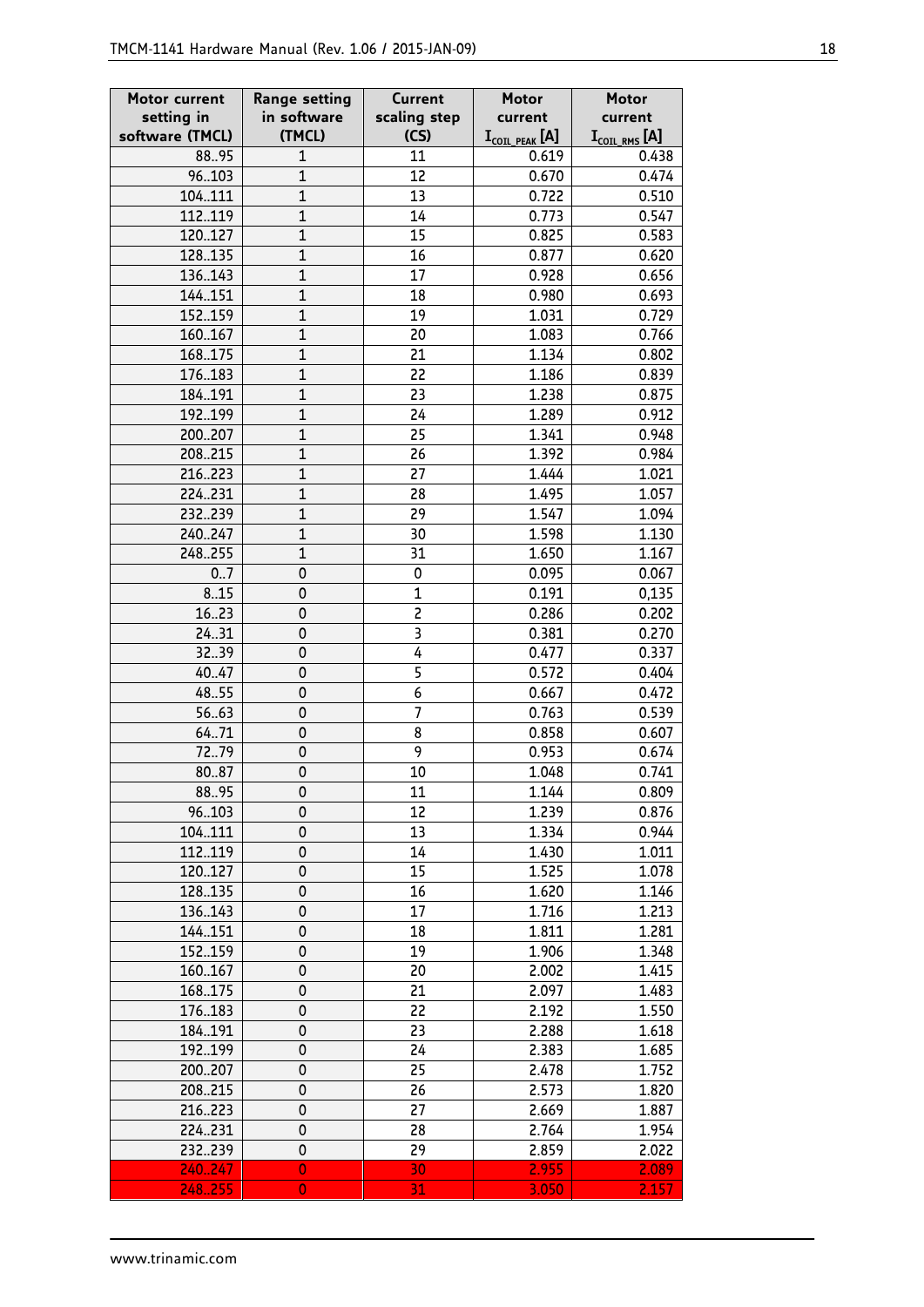*The settings marked red in the table above from the high current range (above 2A RMS motor current) should not be used as they will violate specification of the module!*

In addition to the settings in the table the motor current may be switched off completely (free-wheeling) using axis parameter 204 (see TMCM-1141 firmware manual).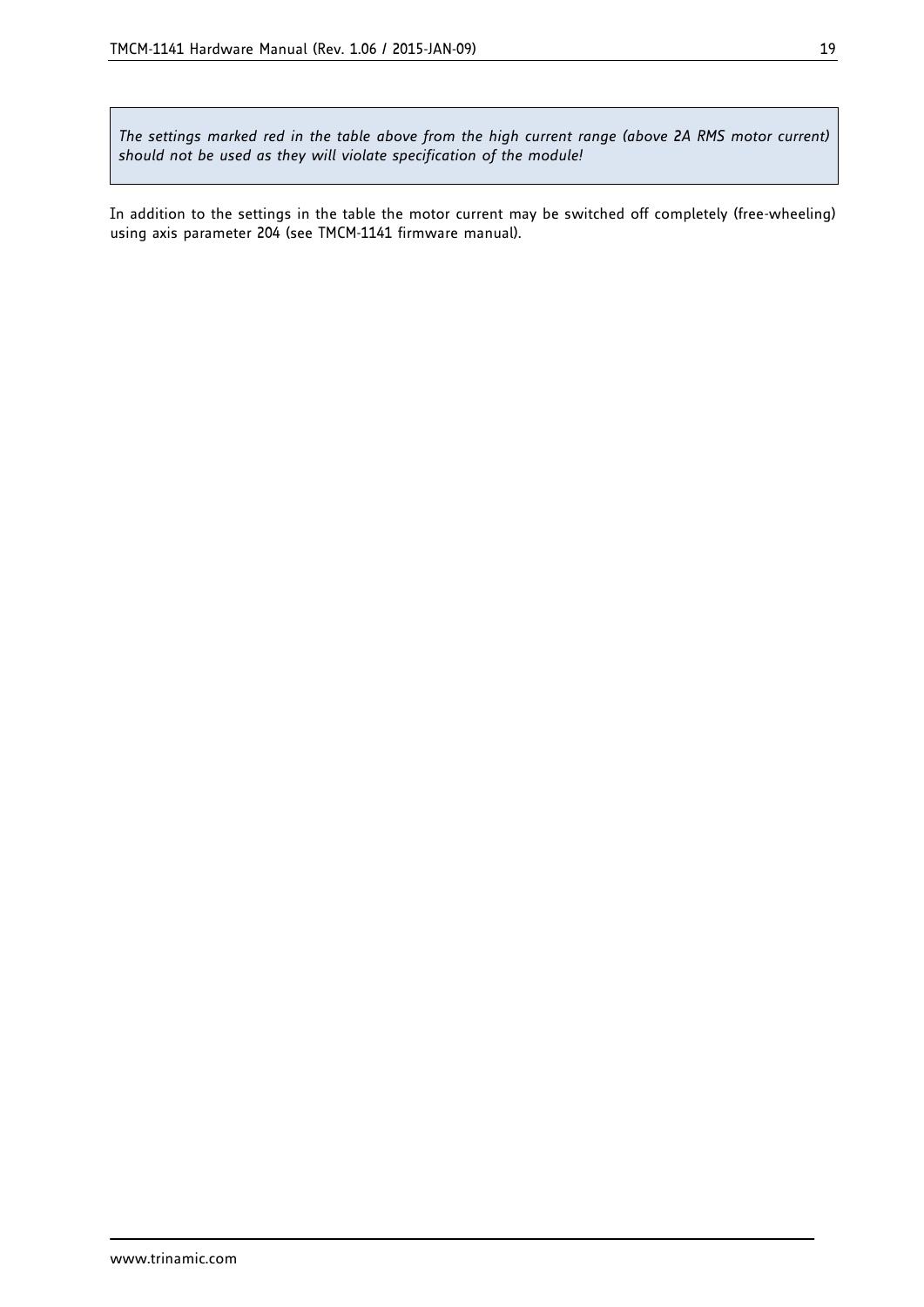## **5 Reset to Factory Defaults**

It is possible to reset the TMCM-1141 to factory default settings without establishing a communication link. This might be helpful in case communication parameters of the preferred interface have been set to unknown values or got accidentally lost.

For this procedure two pads on the bottom side of the board have to be shortened. Now, perform the following steps:

- 1. Power supply off and USB cable disconnected
- 2. Short two pads as marked in [Figure 5.1](#page-19-0)
- 3. Power up board (power via USB is sufficient for this purpose)
- 4. Wait until the on-board red and green LEDs start flashing fast (this might take a while)
- 5. Power-off board (disconnect USB cable)
- 6. Remove short between pads
- 7. After switching on power-supply / connecting USB cable all permanent settings have been restored to factory defaults



**Figure 5.1 Reset to factory default settings**

## <span id="page-19-0"></span>**6 On-Board LED**

The board offers an LED in order to indicate board status. The function of the LED is dependent on the firmware version. With standard TMCL firmware the green LED should be flashing slowly during operation. When there is no valid firmware programmed into the board or during firmware update the green LED is permanently on.

| <b>BEHAVIOR OF LEDS WITH STANDARD TMCL FIRMWARE</b> |  |  |  |
|-----------------------------------------------------|--|--|--|
|-----------------------------------------------------|--|--|--|

| <b>Status</b> | Label | <b>Description</b>                              |
|---------------|-------|-------------------------------------------------|
| Heartbeat     | Run   | This green LED flashes slowly during operation. |



**Figure 6.1 On-board LED**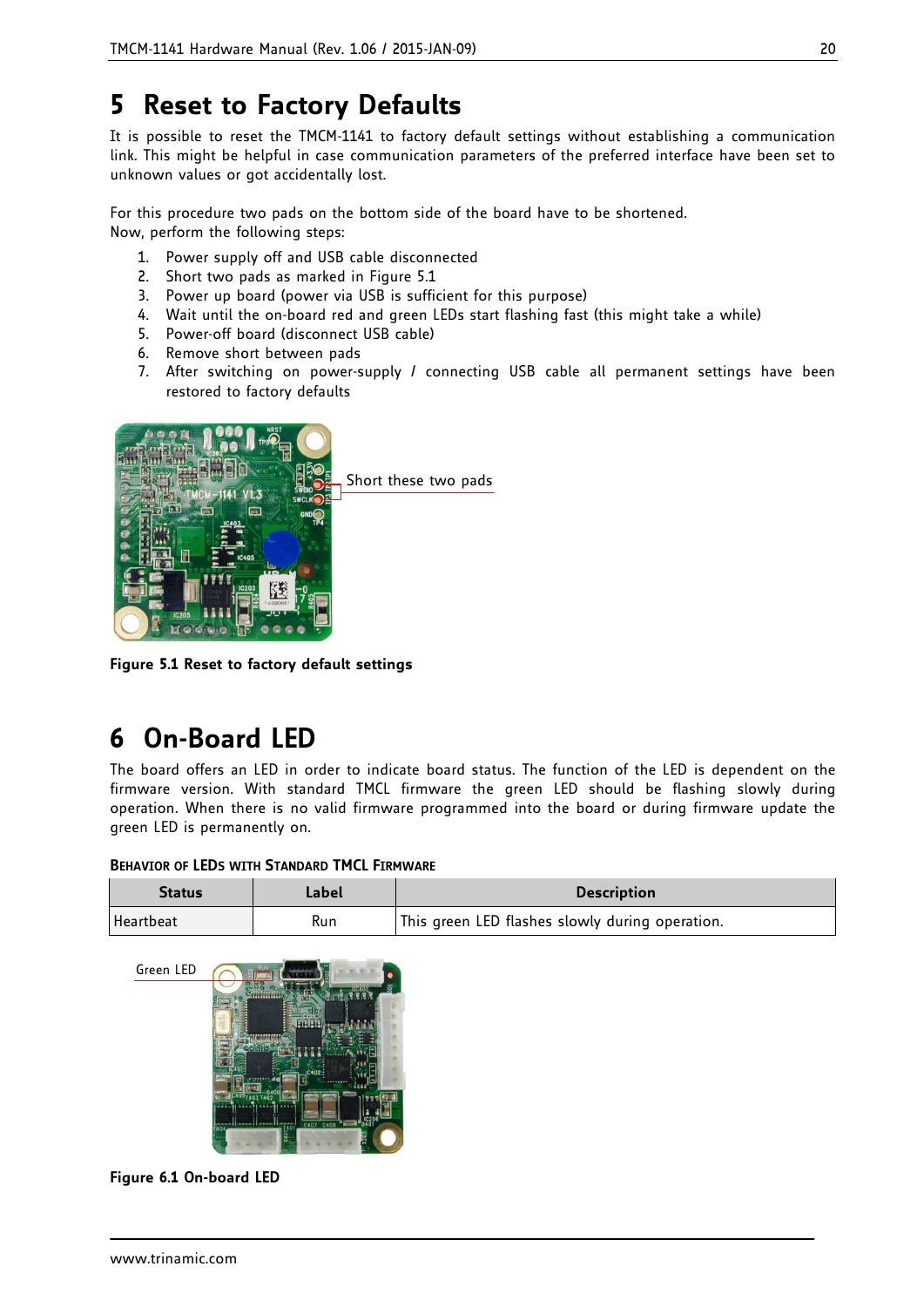## <span id="page-20-0"></span>**7 Operational Ratings**

The operational ratings show the intended or the characteristic ranges and should be used as design values.

### *In no case shall the maximum values be exceeded!*

| Symbol                                      | <b>Parameter</b>                                                                                                     | Min | <b>Typ</b>                 | Max                       | Unit |
|---------------------------------------------|----------------------------------------------------------------------------------------------------------------------|-----|----------------------------|---------------------------|------|
| <b>VDD</b>                                  | Power supply voltage for operation                                                                                   | 9   | 1224                       | 28                        | v    |
| $1$ <sub>COIL_PEAK_L</sub>                  | Motor coil current for sine wave peak                                                                                | 0   |                            | 1.6                       | A    |
|                                             | (low range setting, chopper regulated,<br>adjustable via software)                                                   |     |                            |                           |      |
| $I_{\text{COL\_RMS\_L}}$                    | Continuous motor current (RMS)                                                                                       | 0   |                            | 1.1                       | A    |
|                                             | (low current range setting, chopper<br>regulated, adjustable via software)                                           |     |                            |                           |      |
| $I_{COL\,PEAK\,H}^{\star})$                 | Motor coil current for sine wave peak<br>(high current range setting, chopper<br>regulated, adjustable via software) | 0   |                            | $2.8^*$                   | A    |
| $\mathrm{I}_{\mathrm{COL\_RMS\_H}}^{\star}$ | Continuous motor current (RMS)                                                                                       | 0   |                            | $2^{\star}$               | A    |
|                                             | (high current range setting, chopper<br>regulated, adjustable via software)                                          |     |                            |                           |      |
| $\mathbf{I}_{\texttt{DD}}$                  | Power supply current                                                                                                 |     | $\ll$ ${\rm I}_{\rm COII}$ | 1.4 $*$ I <sub>COIL</sub> | Α    |
| $T_{ENV}$                                   | Environment temperature at rated current (no<br>forced cooling required)                                             | -30 |                            | +40                       | °C   |

#### **GENERAL OPERATIONAL RATINGS**

### **Table 7.1 General operational ratings of module**

*\*) High current range available as new additional range with hardware revision V1.3 – not with hardware revision V1.2. Please note: motor coil currents above 2A RMS are not recommended and will violate specification of the module.* 

| Symbol               | <b>Parameter</b>                                       | Min | Typ | Max       | Unit |
|----------------------|--------------------------------------------------------|-----|-----|-----------|------|
| $V_{\text{OUT_0/1}}$ | Voltage at open drain output                           |     |     | +VDD      | ۷    |
| $I_{\text{OUT_0/1}}$ | Output sink current of open drain output               |     |     | 100       | mA   |
| $V_{IN_1/2/3}$       | Input voltage for IN 1, IN 2, IN 3 (digital<br>inputs) |     |     | +VDD      | ۷    |
| $V_{INL 1/2/3}$      | Low level voltage for $IN_1$ , $IN_2$ and $IN_3$       |     |     | 1.2       |      |
| $V_{IN-H 1/2/3}$     | High level voltage for IN 1, IN 2 and IN 3             |     |     | +VDD      | ٧    |
| $V_{IN_0}$           | Measurement range for analog input IN 0                |     |     | $+10^{*}$ | v    |

### **OPERATIONAL RATINGS OF MULTIPURPOSE I/OS**

#### **Table 7.2 Operational ratings of multipurpose I/Os**

*\*) approx. 0…+10.56V at the analog input IN\_0 is translated to 0..4095 (12bit ADC, raw values). Above approx. +10.56V the analog input will saturate but, not being damaged (up-to VDD).*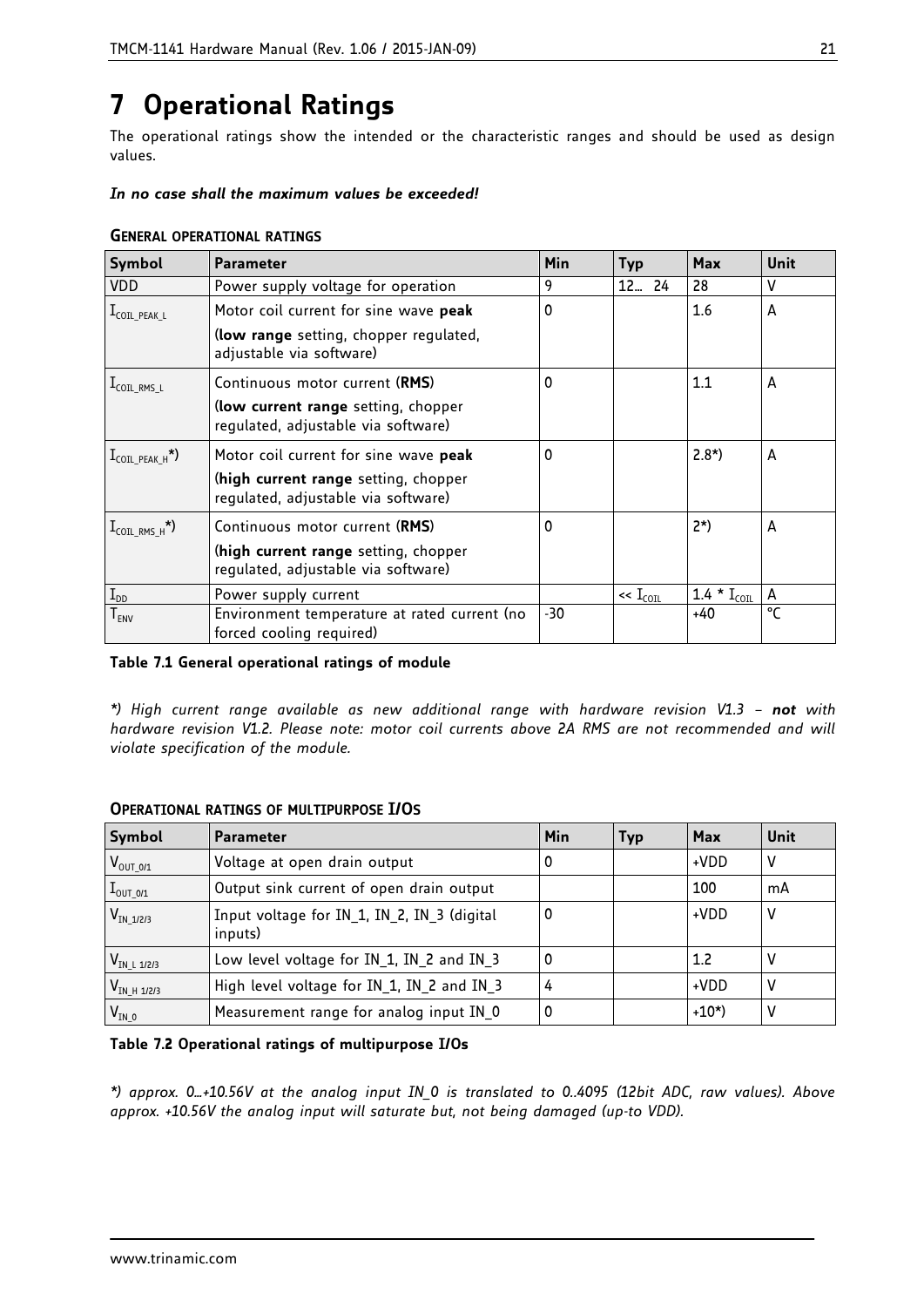| Symbol      | <b>Parameter</b>                                     | Min | Тур  | Max                 | Unit  |
|-------------|------------------------------------------------------|-----|------|---------------------|-------|
| $N_{RS485}$ | Number of nodes connected to single RS485<br>network |     |      | 256                 |       |
| $f_{RS485}$ | Maximum bit rate supported on RS485<br>connection    |     | 9600 | 115200<br>1000000*) | bit/s |

### **OPERATIONAL RATINGS OF RS485 INTERFACE**

## **Table 7.3: Operational ratings of RS485 interface**

*\*) hardware revision V1.2: max. 115200 bit/s, hardware revision V1.3: max. 1Mbit/s*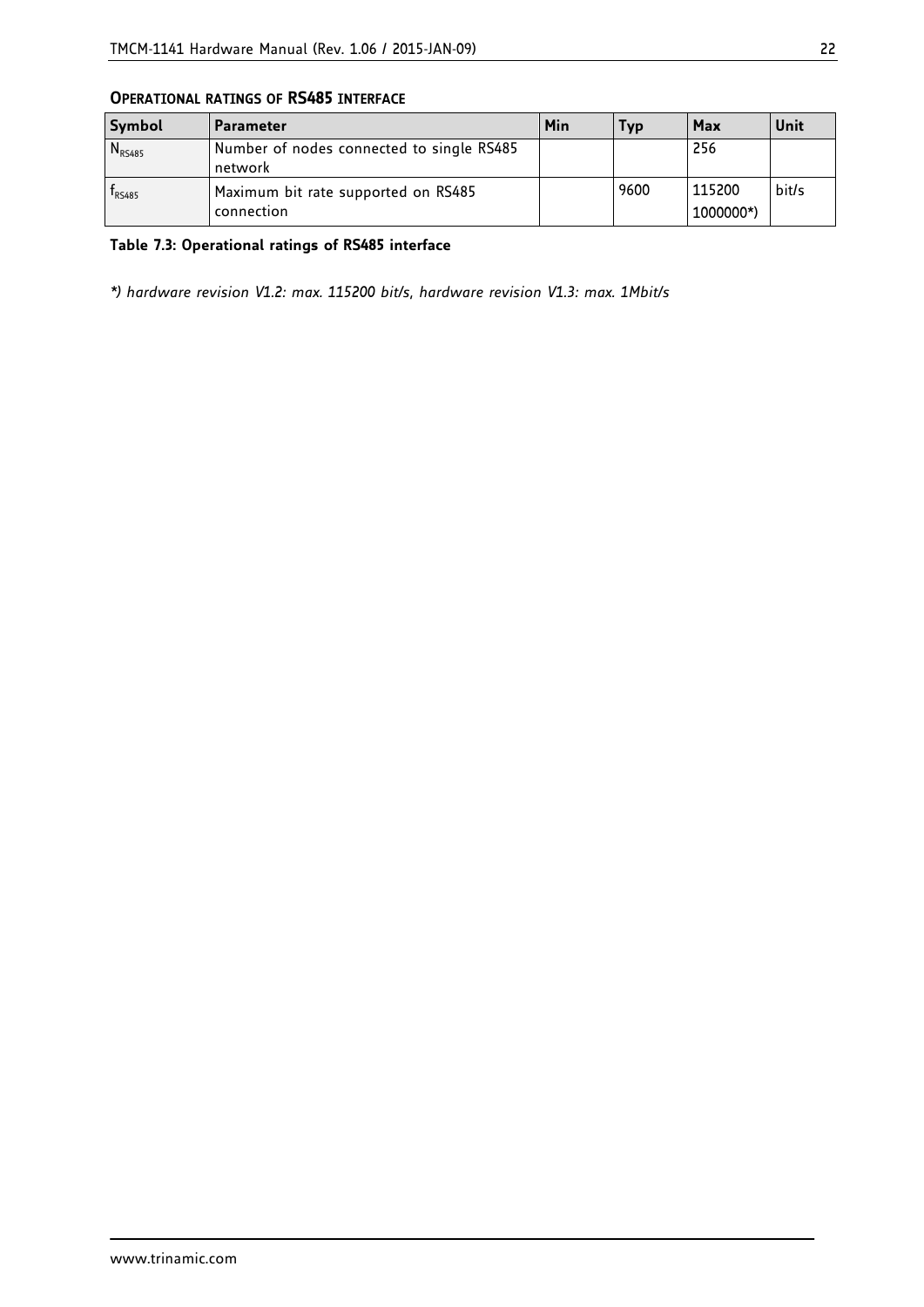## **8 Functional Description**

The TMCM-1141 is a highly integrated mechatronic device which can be controlled via several serial interfaces. Communication traffic is kept low since all time critical operations, e.g. ramp calculations are performed on board. Nominal supply voltage of the unit is 24V DC. The PANdrive is designed for both: direct mode and standalone operation. Full remote control of device with feedback is possible. The firmware of the module can be updated via any of the serial interfaces.

In [Figure](#page-22-0) 8.1 the main parts of the TMCM-1141 are shown:

- the microprocessor, which runs the TMCL operating system (connected to TMCL memory),
- the motion controller, which calculates ramps and speed profiles internally by hardware,
- the power driver with stallGuard2 and its energy efficient coolStep feature, and
- the MOSFET driver stage



<span id="page-22-0"></span>**Figure 8.1 Main parts of the TMCM-1141**

*Remark: stop switches are an alternate function of two out of three digital inputs.*

The TMCM-1141 comes with the PC based software development environment TMCL-IDE for the Trinamic Motion Control Language (TMCM). Using predefined TMCL high level commands like *move to position* a rapid and fast development of motion control applications is guaranteed.

*Please refer to the TMCM-1141 Firmware Manual for more information about TMCL commands.*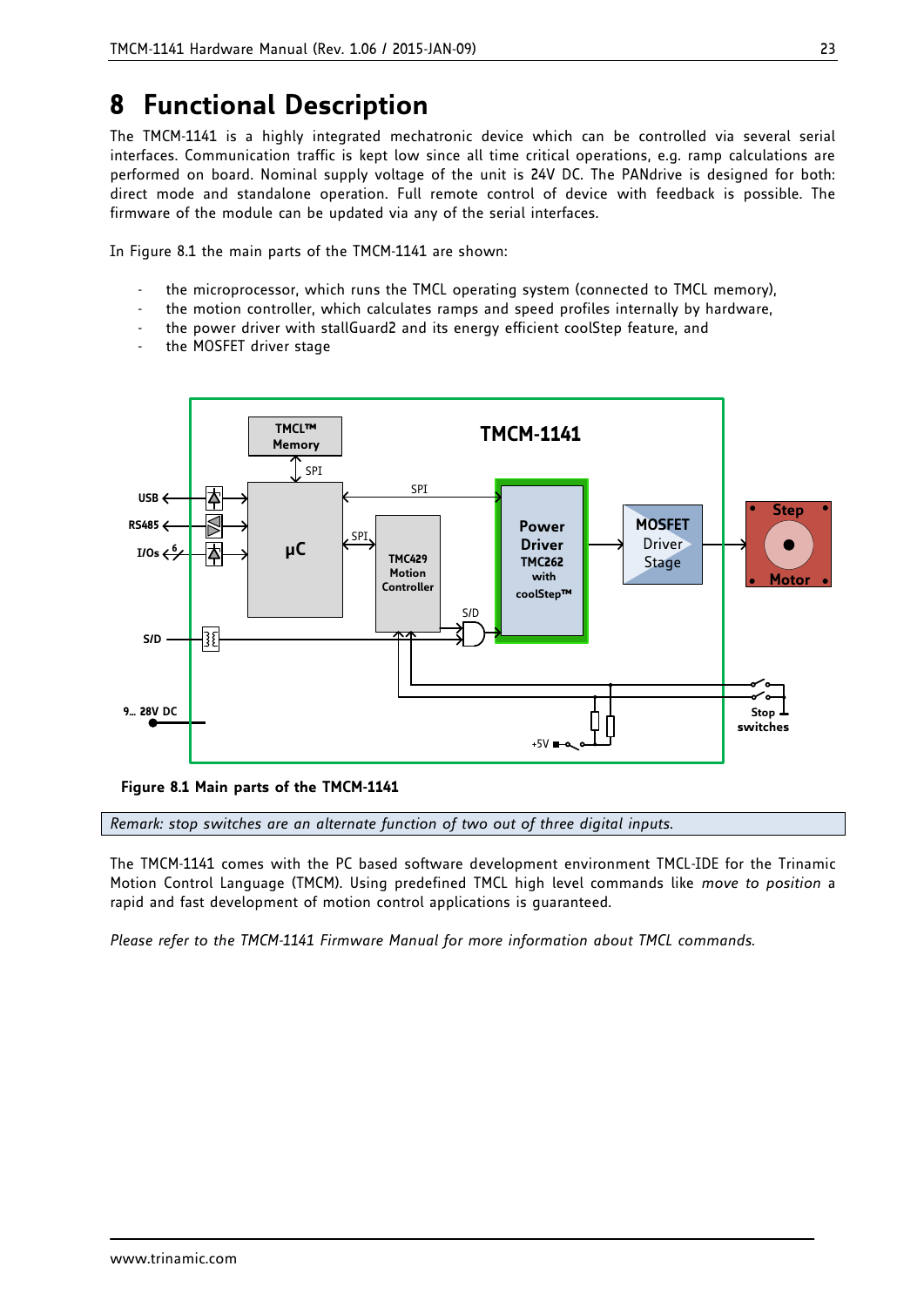## **9 TMCM-1141 Operational Description**

## **9.1 Calculation: Velocity and Acceleration vs. Microstep and Fullstep Frequency**

The values of the parameters sent to the TMC429 do not have typical motor values like rotations per second as velocity. But these values can be calculated from the TMC429 parameters as shown in this section.

### **PARAMETERS OF TMC429**

| Signal    | <b>Description</b>                                             | Range                                                              |  |
|-----------|----------------------------------------------------------------|--------------------------------------------------------------------|--|
| $f_{CLK}$ | clock-frequency                                                | 16 MHz                                                             |  |
| velocity  |                                                                | $0 - 2047$                                                         |  |
| a max     | maximum acceleration                                           | $0 - 2047$                                                         |  |
|           | divider for the velocity. The higher the value is, the less is |                                                                    |  |
| pulse_div | the maximum velocity                                           | 0.13                                                               |  |
|           | $default value = 0$                                            |                                                                    |  |
|           | divider for the acceleration. The higher the value is, the     |                                                                    |  |
| ramp_div  | less is the maximum acceleration                               | $0 - 13$                                                           |  |
|           | $default value = 0$                                            |                                                                    |  |
| Usrs      | microstep-resolution (microsteps per fullstep = $2usr5$ )      | 0 8 (a value of 7 or 8 is internally<br>mapped to 6 by the TMC429) |  |

### **Table 9.1 TMC429 velocity parameters**

### **MICROSTEP FREQUENCY**

The microstep frequency of the stepper motor is calculated with

$$
usf[Hz] = \frac{f_{CLK}[Hz] \cdot velocity}{2^{pulse\_div} \cdot 2048 \cdot 32}
$$
 with usf: microscope-frequency

### **FULLSTEP FREQUENCY**

To calculate the fullstep frequency from the microstep frequency, the microstep frequency must be divided by the number of microsteps per fullstep.

$$
fsf[Hz] = \frac{usf[Hz]}{2^{usrs}}
$$

with fsf: fullstep-frequency

The change in the pulse rate per time unit (pulse frequency change per second – the *acceleration a)* is given by

$$
a = \frac{{f_{CLK}}^2 \cdot a_{\max}}{2^{\text{pulse\_div+ramp\_div+29}}}
$$

This results in acceleration in fullsteps of:

$$
af = \frac{a}{2^{usrs}}
$$

with af: acceleration in fullsteps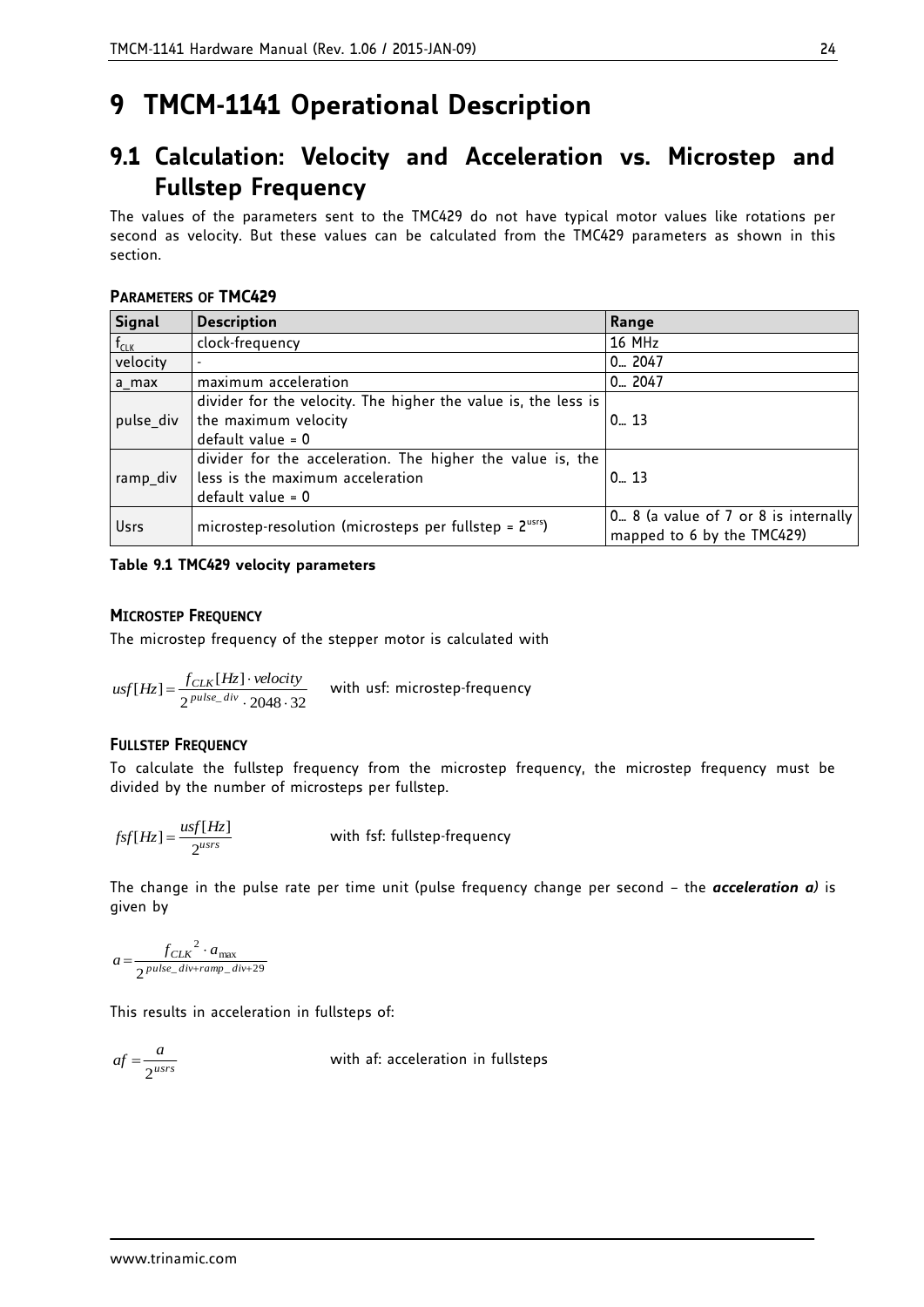### **EXAMPLE**:

| Signal           | value  |
|------------------|--------|
| $f_{\text{CLK}}$ | 16 MHz |
| velocity         | 1000   |
| a max            | 1000   |
| pulse_div        | 1      |
| ramp_div         | 1      |
| usrs             | 6      |

$$
msf = \frac{16 \, MHz \cdot 1000}{2^1 \cdot 2048 \cdot 32} = \frac{122070.31 \, Hz}{2^6}
$$
\n
$$
fsf[Hz] = \frac{122070.31}{2^6} = \frac{1907.34 \, Hz}{2^6}
$$

$$
a = \frac{(16Mhz)^2 \cdot 1000}{2^{1+1+29}} = 119.21 \frac{MHz}{s}
$$

$$
af = \frac{119.21 \frac{MHz}{s}}{2^6} = 1.863 \frac{MHz}{s}
$$

#### **CALCULATION OF THE NUMBER OF ROTATIONS**

A stepper motor has e.g. 72 fullsteps per rotation.

$$
RPS = \frac{fsf}{full steps\ per\ rotation} = \frac{1907.34}{72} = 26.49
$$

 $\frac{15400}{72} = 1589.46$  $=\frac{fsf \cdot 60}{full steps\ per\ rotation} = \frac{1907.34 \cdot 60}{72} =$  $RPM = \frac{fsf}{f}$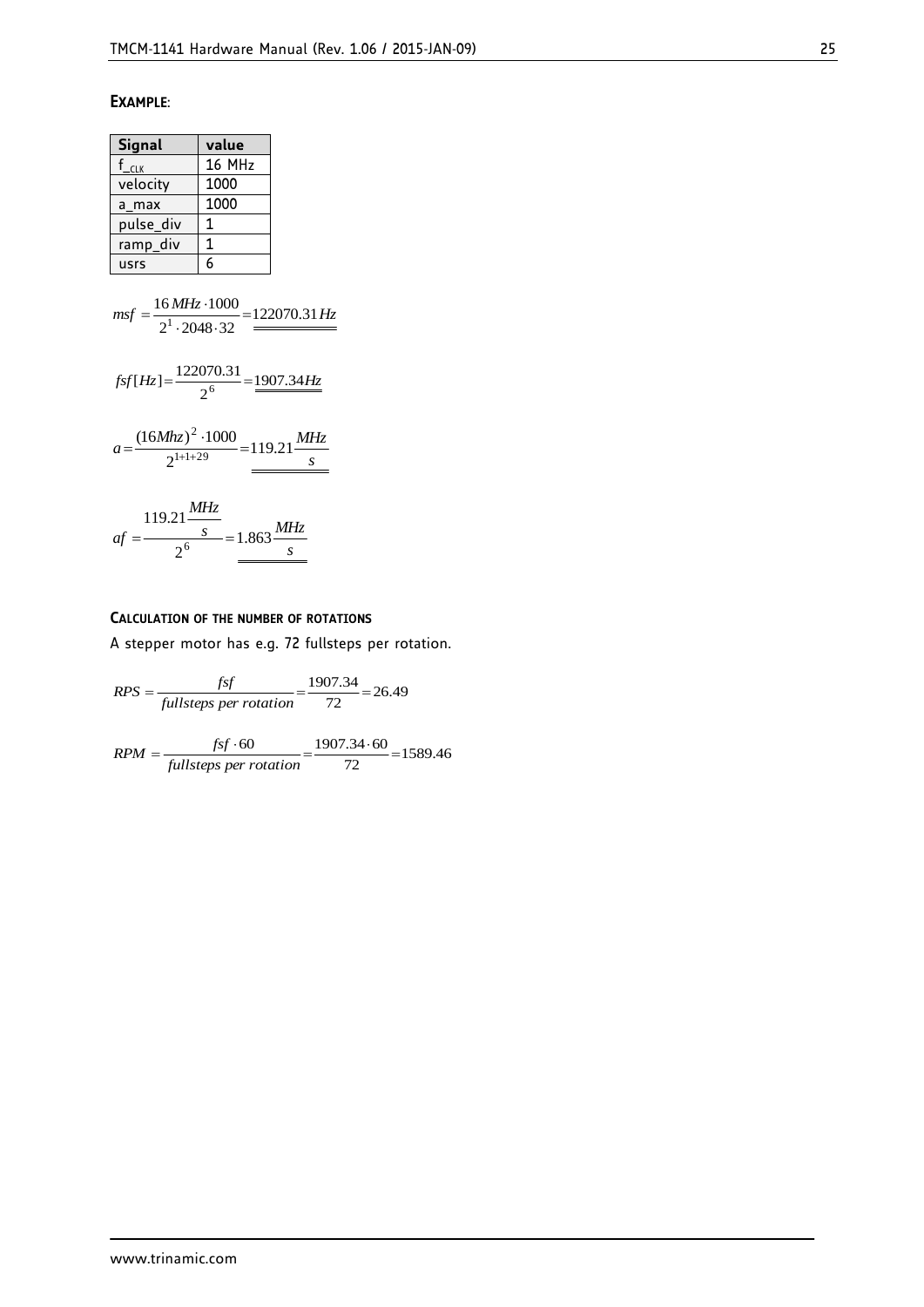## **10 Life Support Policy**

TRINAMIC Motion Control GmbH & Co. KG does not authorize or warrant any of its products for use in life support systems, without the specific written consent of TRINAMIC Motion Control GmbH & Co. KG.

Life support systems are equipment intended to support or sustain life, and whose failure to perform, when properly used in accordance with instructions provided, can be reasonably expected to result in personal injury or death.

© TRINAMIC Motion Control GmbH & Co. KG 2013, 2014

Information given in this data sheet is believed to be accurate and reliable. However neither responsibility is assumed for the consequences of its use nor for any infringement of patents or other rights of third parties, which may result from its use.

Specifications are subject to change without notice.

All trademarks used are property of their respective owners.

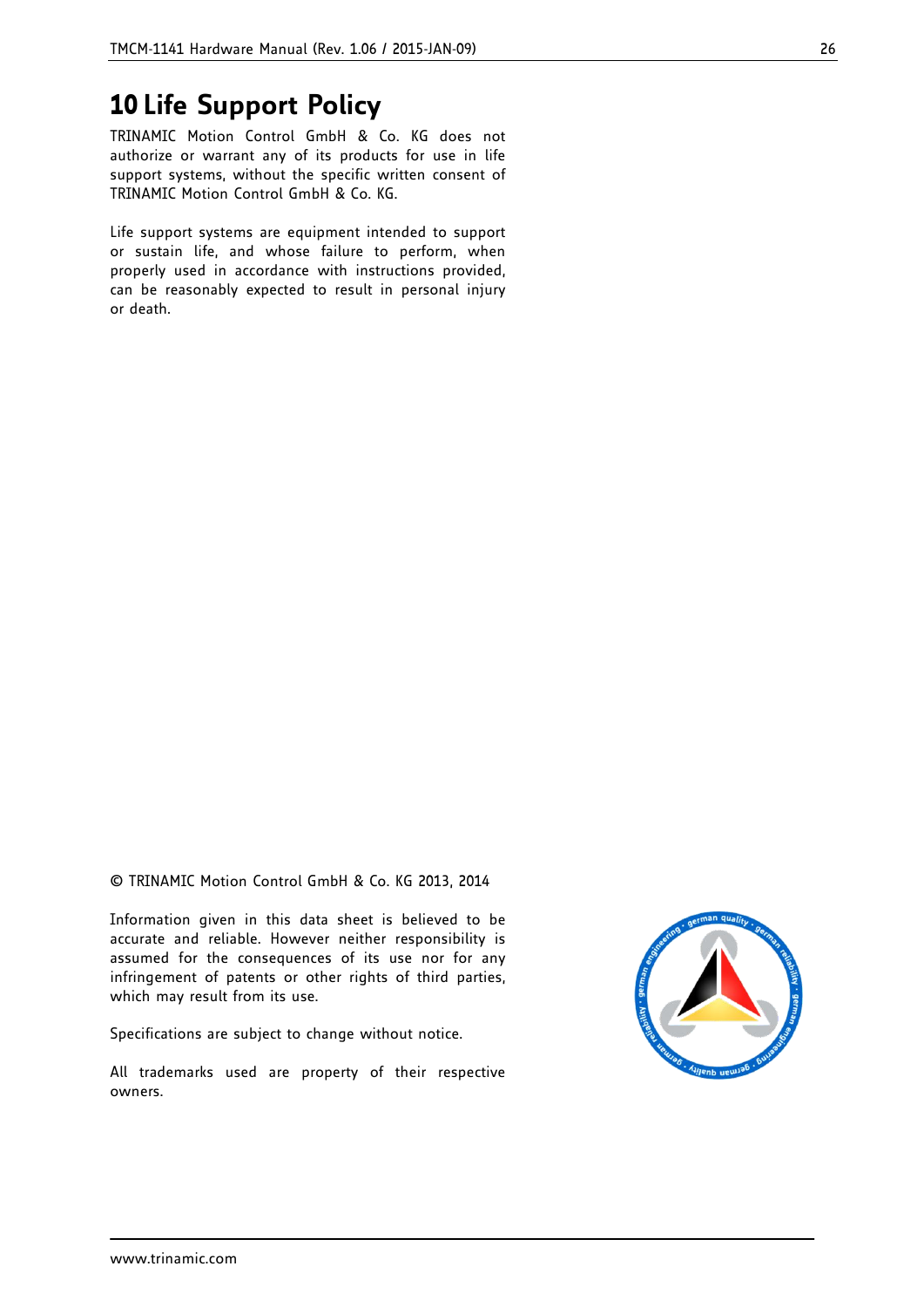## **11 Revision History**

## **11.1 Document Revision**

| Version   Date |             | <b>Author</b> | <b>Description</b>                                                                                                                                                        |
|----------------|-------------|---------------|---------------------------------------------------------------------------------------------------------------------------------------------------------------------------|
| 0.90           | 2011-DEC-19 | GE            | Initial version                                                                                                                                                           |
| 0.91           | 2011-DEC-23 | GE            | Connector pin assignment corrected                                                                                                                                        |
| 1.00           | 2012-JUN-12 | SD.           | First complete version including the following chapters:<br>Reset to factory defaults,<br><b>LEDs</b>                                                                     |
| 1.01           | 2012-JUL-23 | <b>SD</b>     | Information about sensOstep deleted.                                                                                                                                      |
| 1.02           | 2012-JUL-27 | <b>SD</b>     | Figure 3.5 (general purpose inputs) corrected.                                                                                                                            |
| 1.03           | 2013-MAR-05 | <b>SD</b>     | Names of inputs changed:<br>AIN 0<br>IN 0<br>IN 0<br>IN 1<br>$IN-1$<br>IN 2<br><u>IN 2</u><br>$IN_3$<br>Names of outputs changed:<br>$OUT 1 = OUT 0$<br>$OUT - 0 = OUT 1$ |
| 1.04           | 2013-JUL-23 | SD.           | Connector description updated<br>Information about power supply updated                                                                                                   |
| 1.05           | 2014-OCT-18 | <b>GE</b>     | Hardware revision 1.3 added.                                                                                                                                              |
| 1.06           | 2015-JAN-09 | GE            | Minor addition / corrections.<br>TMCL commands for accessing I/Os added.                                                                                                  |

**Table 11.1 Document revision**

## **11.2Hardware Revision**

| <b>Version</b>   | <b>Date</b> | <b>Description</b>                                                                                                                                                                                                                                                                                                                                                                                                                                                                                                                                                                                                                                                       |
|------------------|-------------|--------------------------------------------------------------------------------------------------------------------------------------------------------------------------------------------------------------------------------------------------------------------------------------------------------------------------------------------------------------------------------------------------------------------------------------------------------------------------------------------------------------------------------------------------------------------------------------------------------------------------------------------------------------------------|
| TMCM-1041 V10*)  | 2011-MAR-03 | Initial version                                                                                                                                                                                                                                                                                                                                                                                                                                                                                                                                                                                                                                                          |
| TMCM-1141 V10*)  | 2011-AUG-12 | Clock generation and distribution changed, 16Mhz crystal<br>instead of 8MHz, TMC429 and TMC262 running from 16Mhz<br>clock signal from processor<br>Resistor dividers at inputs changed, more compact and<br>optimized input protection circuit<br>Support of USB powered operation                                                                                                                                                                                                                                                                                                                                                                                      |
| TMCM-1141_V11*)  | 2011-NOV-23 | Optimization and cost reduction for board assembly after<br>feedback from assembly house (version 1.1 is 100%<br>firmware compatible with V1.0)                                                                                                                                                                                                                                                                                                                                                                                                                                                                                                                          |
| TMCM-1141 V12**) | 2011-DEC-12 | Mounting holes connected to GND                                                                                                                                                                                                                                                                                                                                                                                                                                                                                                                                                                                                                                          |
| TMCM-1141_V13**) | 2013-JUL-30 | Stepper motor driver MOSFETs: The MOSFETs of the driver<br>stage have been replaced. The new MOSFETs offer less<br>heat dissipation than the previous / currently used ones.<br>Apart from that the performance and settings including<br>driver output current (incl. scaling) and output waveform<br>are essentially the same. Nevertheless, with the new V13<br>hardware extended motor current settings up-to 2A RMS<br>are supported, also. Switching between these two ranges<br>is possible using TMCL axis parameter 179. The factory<br>default value for this parameter is '1' (SAP 179, 0, 1) for<br>motor currents up-to 1.1A RMS. Setting this parameter to |